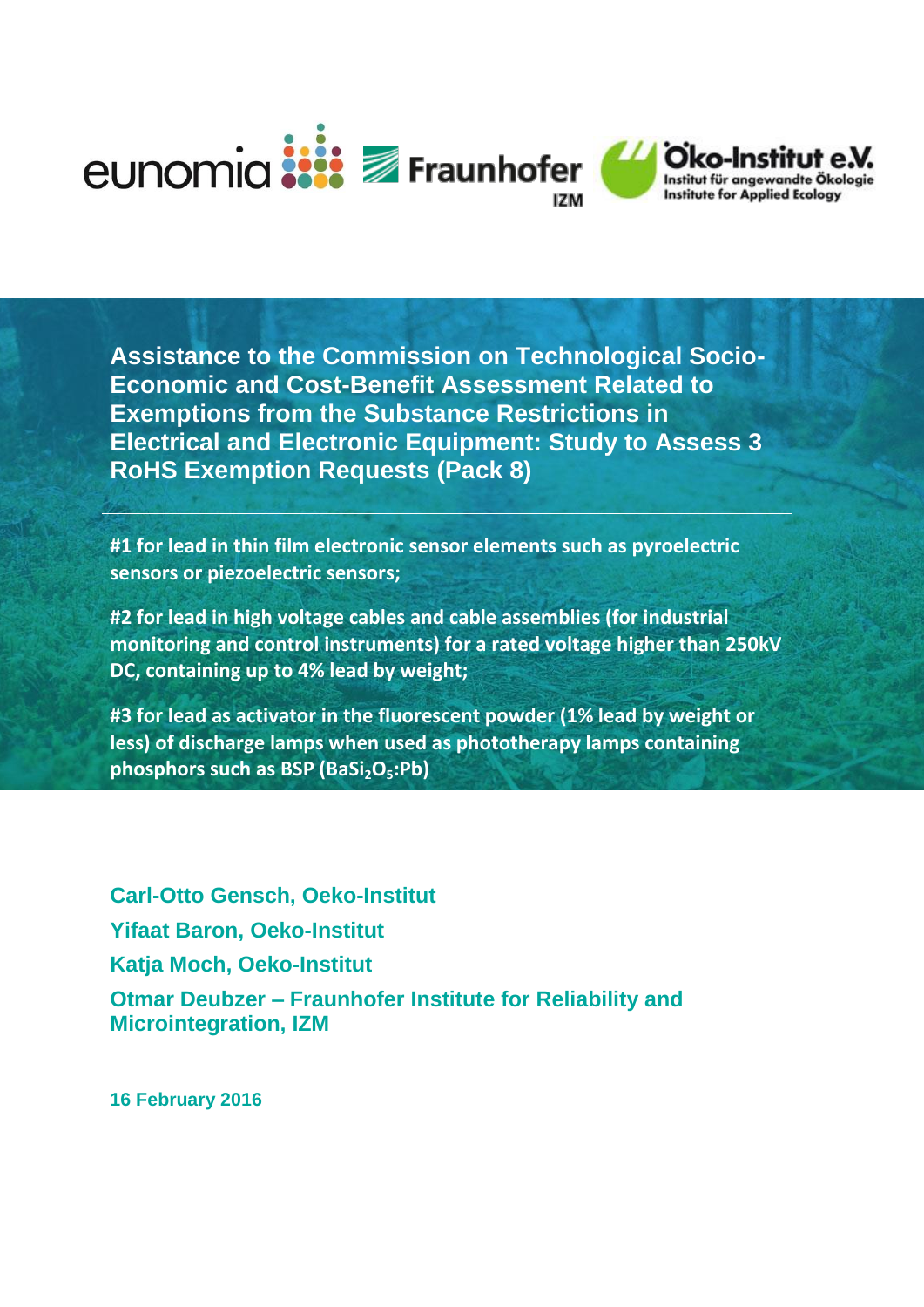#### **Report for The European Commission**

#### **Prepared by the Oeko-Institut e.V., Institute for Applied Ecology and Fraunhofer-Institut IZM for Environmental and Reliability Engineering**

#### **Oeko-Institut e.V.**

Freiburg Head Office, P.O. Box 1771 79017 Freiburg, Germany

Tel.: +49 (0) 761 / 4 52 95-0 Fax: +49 (0) 761 / 4 52 95-288

Web: [www.oeko.de](http://www.oeko.de/)

#### **Fraunhofer-Institut IZM**

Gustav-Meyer-Allee 25 13355 Berlin, Germany Tel.: +49 (0)30 / 46403-157 Fax: +49 (0)30 / 46403-131

Web[: www.fraunhofer.de](http://www.fraunhofer.de/)

#### Approved by:

Adrian Gibbs, Eunomia (Peer Review)

Carl-Otto Gensch, Oeko-Institut e.V. (Project Director)

…………………………………………………. ………………………………………………….

#### **Eunomia Research & Consulting Ltd**

37 Queen Square, Bristol, BS1 4QS, UK

Tel.: +44 (0)117 / 9172250 Fax: +44 (0)8717 / 142942

Web: [www.eunomia.co.uk](http://www.eunomia.co.uk/)

#### *Acknowledgements:*

We would like to express our gratitude towards stakeholders who have taken an active role in the contribution of information concerning the requests for exemption handled in the course of this project.

#### *Disclaimer:*

Eunomia Research & Consulting, Oeko-Institut and Fraunhofer Institute IZM have taken due care in the preparation of this report to ensure that all facts and analysis presented are as accurate as possible within the scope of the project. However no guarantee is provided in respect of the information presented, and Eunomia Research & Consulting, Oeko-Institut and Fraunhofer Institute IZM are not responsible for decisions or actions taken on the basis of the content of this report.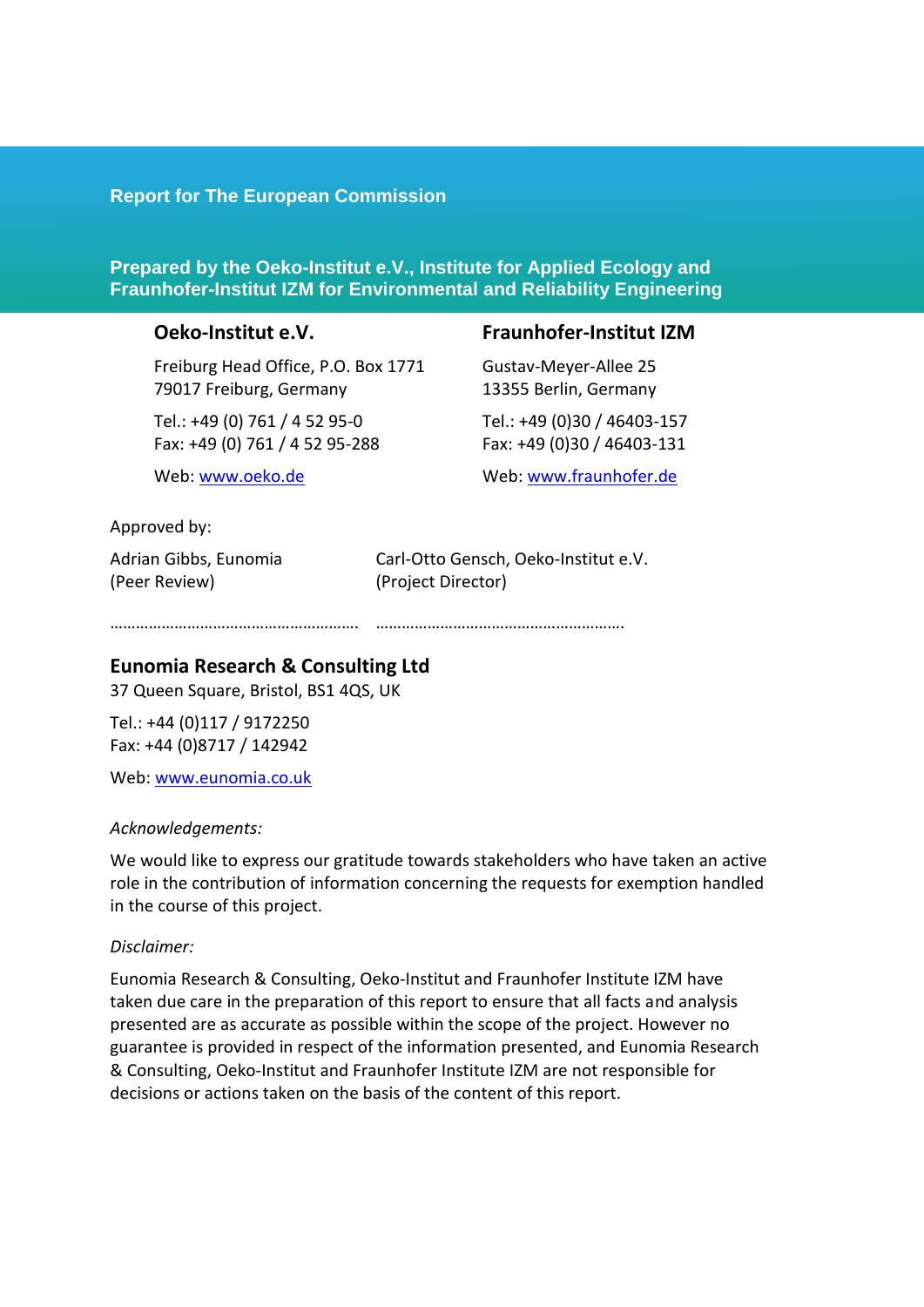# **5.0 Exemption 2015-3: "Lead as Activator in the Fluorescent Powder (1% Lead by Weight or Less) of Discharge Lamps When Used as Phototherapy Lamps Containing Phosphors such as BSP (BaSi2O5:Pb)" (Annex IV)**

#### **Abbreviations**

| <b>BSP</b>  | Barium silicate phosphor doped with lead, also known as BaSi2O <sub>5</sub> :Pb |
|-------------|---------------------------------------------------------------------------------|
| EEE.        | Electrical and Electronic Equipment                                             |
| Hg          | Mercury                                                                         |
| InGaN       | Indium gallium nitride                                                          |
| LEU         | LightingEurope                                                                  |
| <b>NMSC</b> | Non-melanoma skin cancer                                                        |
| NB.         | Narrowband                                                                      |
| Pb          | Lead                                                                            |
| <b>PUVA</b> | Psoralen (P) and ultraviolet A (UVA) therapy                                    |
| UV          | Ultra violet                                                                    |
| <b>WEEE</b> | Waste Electrical and Electronic Equipment                                       |
| <b>YPO</b>  | Yttrium phosphate phosphor                                                      |

## **5.1 Background**

Lighting Europe (LEU)<sup>56</sup> explains that UV lamps with lead as activator in the fluorescent material (barium silicate phosphor doped with lead – BSP phosphors) are used for many

<sup>&</sup>lt;sup>56</sup> LEU (2015a), LightingEurope, Request for an Exemption for phototherapy lamps under the RoHS Directive 2011/65/EU Lead as activator in the fluorescent powder (1% lead by weight or less) of discharge lamps when used as phototherapy lamps containing phosphors such as BSP (BaSi2O5 :Pb), submitted 16.1.2015, available under[: http://rohs.exemptions.oeko.info/fileadmin/user\\_upload/RoHS\\_Pack\\_7/2015-](http://rohs.exemptions.oeko.info/fileadmin/user_upload/RoHS_Pack_7/2015-3/UV_Medical_LE_RoHS_Exemption_Req_Final.pdf) 3/UV Medical LE RoHS Exemption Req Final.pdf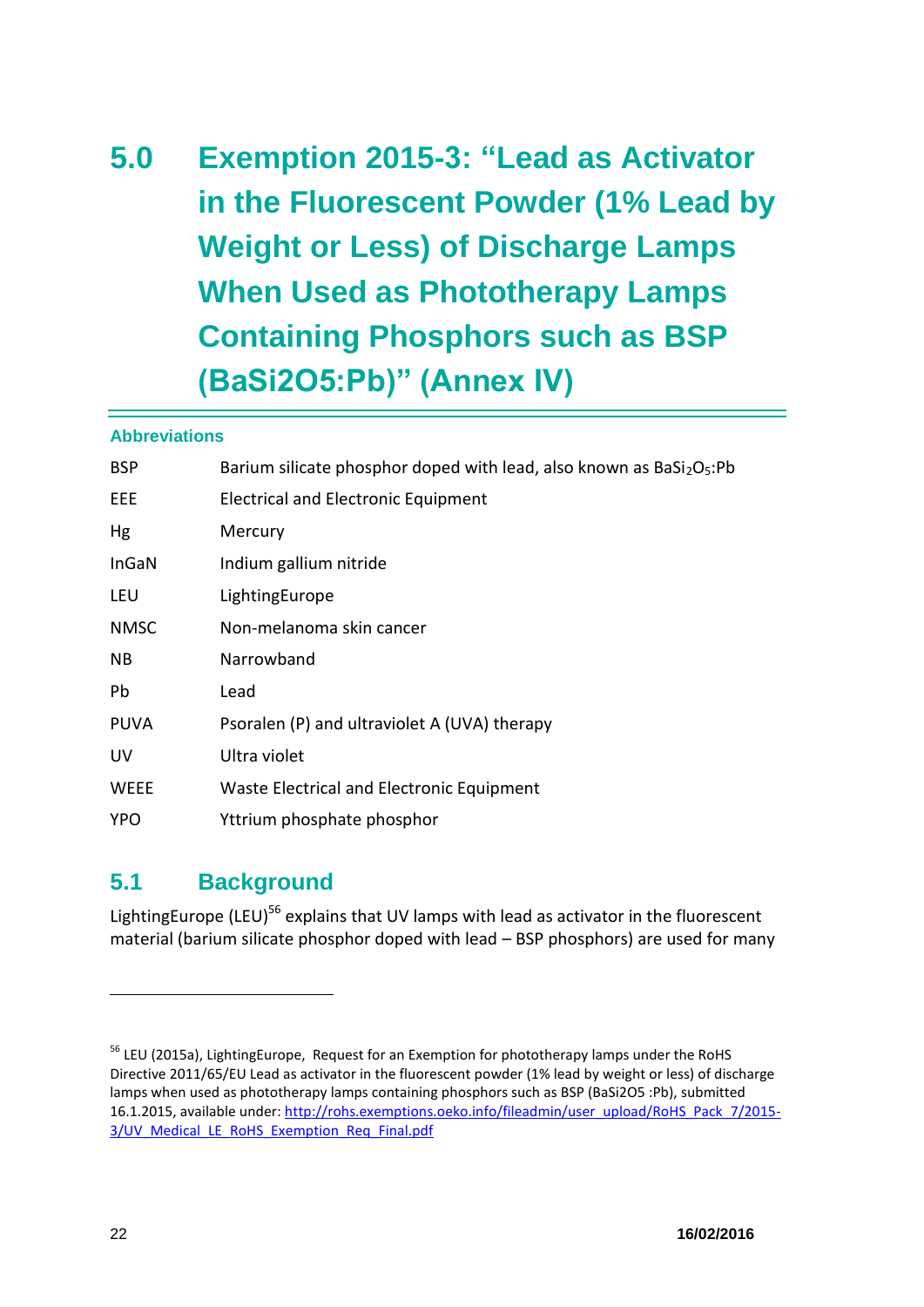skin treatment applications e.g. tanning<sup>57</sup>- and photo-therapies. Though such phosphors are used also in non-medical applications, the exemption request is only requested for such lamps when used for medical skin treatment such as psoralen and ultraviolet A (PUVA) phototherapy purposes<sup>58</sup>. PUVA phototherapy is a very specific application, enabling effective skin treatments used in medical applications; for example, a photochemical treatment where a combination of a drug (e.g. psoralen) in combination with UVA radiation is used to treat skin diseases such as psoriasis, vitiligo, atopic dermatitis etc. The lamps are used for dermatological and phototherapeutic use under medical supervision and installed in dedicated phototherapy equipment.

LEU<sup>59</sup> explains that the medical lamp applications have been on the market for many decades and have been shown to be of fundamental value to substantial groups of patients with particular conditions. These patients need the typical spectrum of the light offered by such lamps for a proper and effecting healing process and they are said not to be effectively treated by other technologies. Though a number of new technologies have been taken into consideration, the spectrum of other lamps is different and said to be insufficient for the required effect. LEU states that even if the alternative technologies were comparable, a long approval process would be needed to enable their use in such medical applications. Thus LEU has applied for an exemption for lead in fluorescent powders used in phototherapy discharge lamps, such as BSP (BaSi<sub>2</sub>O<sub>5</sub>:Pb).

Since Ex. 34 which is currently listed in Annex IV of the Directive exempts lead in BSP when used for other medical applications, LEU proposes either:

 To add a new exemption with the following wording formulation: "*Lead as activator in the fluorescent powder (1% lead by weight or less) of discharge lamps when used for phototherapy lamps containing phosphors such as BSP (BaSi2O5:Pb)*"

or

 $\overline{a}$ 

 To amend the current exemption with the following wording formulation (amended text in bold):

"*lead as an activator in the fluorescent powder of discharge lamps when used for extracorporeal photopheresis- and phototherapy lamps containing BSP (BaSi2O5:Pb)*"

In both cases the maximum duration is requested. In their exemption application, LEU specify that both categories 8 (medical devices) and 9 (monitoring and control instruments) are relevant for this request, however the provided information only concerns medical applications, which are understood to fall under the RoHS definition

<sup>&</sup>lt;sup>57</sup> According to LEU (2015a), although PUVA phototherapy lamps are very similar to tanning lamps in construction and incorporate lead-activated phosphors, they may have small differences in spectral distribution and exposure schedules depending on the application and the patient needs.

<sup>&</sup>lt;sup>58</sup> Tanning lamp applications are explained to be covered by Ex. 18b of Annex III of the Directive. LEU (2015a)

 $59$  Op. cit. LEU (2015a)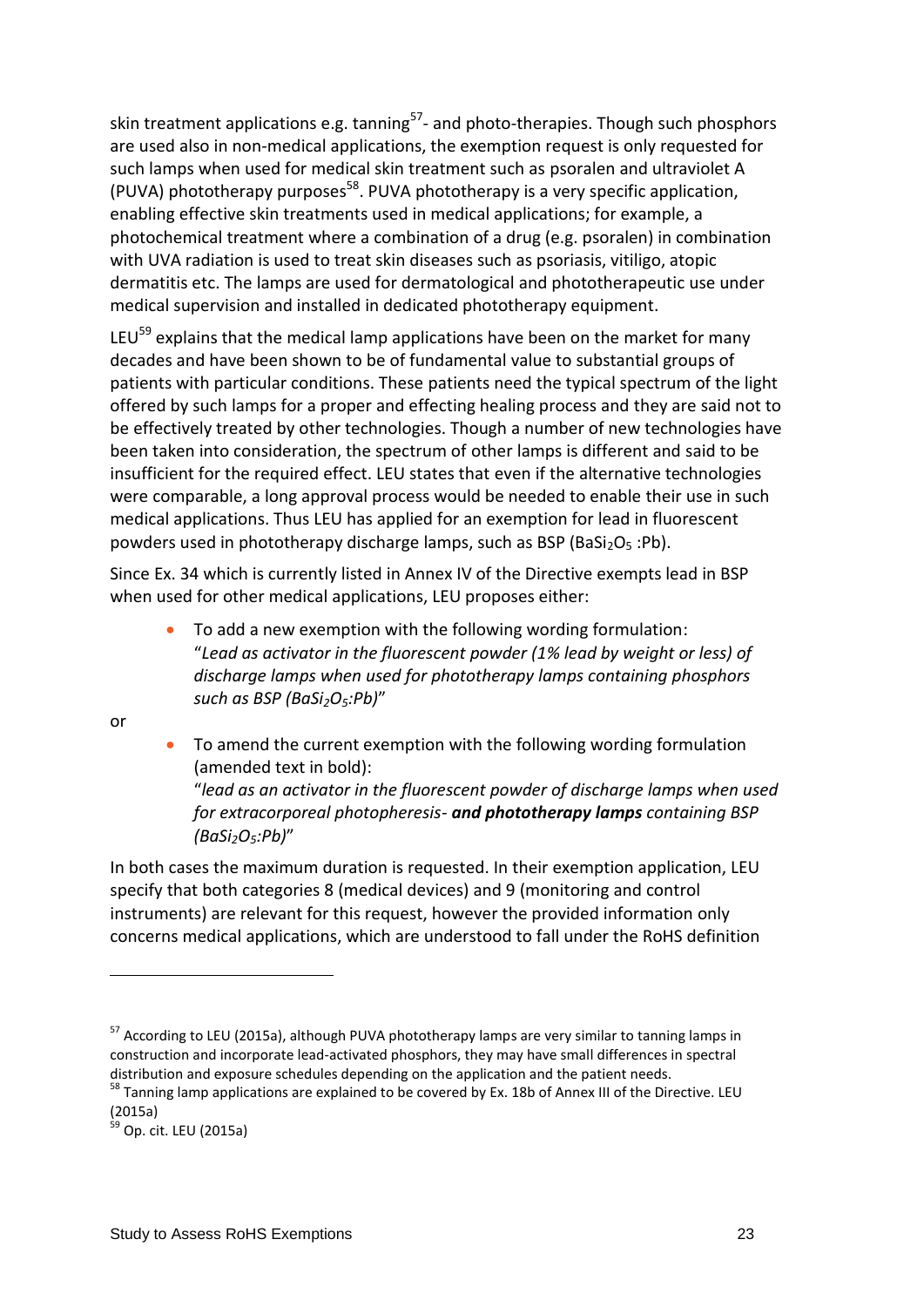for devices falling under Cat. 8. When asked about the relevance of Cat. 9 equipment to this request, LEU<sup>60</sup> stated that it "*does not have enough information on applications under Cat. 9, using the same kind of BSP phosphors, as these applications are covered by companies, which are not members of LightingEurope.*"

## **5.1.1 Amount of Lead Used under the Exemption**

LEU explains that the lead is evenly distributed throughout the phosphor coating of the lamps. The lead content of the phosphors is less than 1% of the total weight of the phosphor. With respect to this exemption, the phosphor coating represents the homogenous material used in the fluorescent lamps. LEU mention that a reduction in the lead content would cause either a loss of output or would not be sufficient to activate the phosphor. Subsequently, the lamp would not meet EU regulations anymore. <sup>61</sup> Detailed information can be found in the evaluation of the Therakos Photopheresis exemption request that led to the approval of Ex. 34 of Annex IV of the Directive<sup>62</sup>.

<span id="page-4-0"></span>LEU $^{63}$  states that the phototherapy application is a small niche market compared to the total lighting market. There is no published data available for the quantity of phototherapy lamps entering the EU. However, based on market estimations of Lighting Europe<sup>64</sup> the lead content of phototherapy lamps is limited to 2.5 kg of lead in total per year entering into the EU. LEU elaborates that there is no published data available and that it does not collect data in a systematic and regular manner for this small subcategory of phototherapy specialty lamps. LEU has applied the method of expert estimations of the total amount of the sold lamps in the market by LightingEurope members. The amount of 2.5kg is based on the market estimations. The market size for the phototherapy application is said to be relatively stable.

# **5.2 Description of Requested Exemption**

LEU $<sup>65</sup>$  explains that that the exemption covers UV discharge lamps containing lead as an</sup> activator in the fluorescent powder. PUVA phototherapy lamps are light sources that produce ultraviolet light in the regions of the UVA and UVB spectrums. Their intent is to produce artificial sunlight (i.e., similar to that as produced by the sun) to replicate sunlight exposure for the human body, yet applied in calculated doses as regulated by European regulations.

 $^{60}$  LEU (2015b), LightingEurope, Answers to 1st Clarification Questions, submitted 27.03.2015, available under: [http://rohs.exemptions.oeko.info/fileadmin/user\\_upload/RoHS\\_Pack\\_7/2015-](http://rohs.exemptions.oeko.info/fileadmin/user_upload/RoHS_Pack_7/2015-3/Oko_Ex_Re_2015_3_Answers_2_Clarification_Questions_20150327_final.pdf) [3/Oko\\_Ex\\_Re\\_2015\\_3\\_Answers\\_2\\_Clarification\\_Questions\\_20150327\\_final.pdf](http://rohs.exemptions.oeko.info/fileadmin/user_upload/RoHS_Pack_7/2015-3/Oko_Ex_Re_2015_3_Answers_2_Clarification_Questions_20150327_final.pdf)

<sup>61</sup> Op. cit. LEU (2015a)

<sup>&</sup>lt;sup>62</sup> See application details here<http://rohs.exemptions.oeko.info/index.php?id=146> and final evaluation report here: [http://rohs.exemptions.oeko.info/fileadmin/user\\_upload/RoHS\\_VI/20130412\\_RoHS2\\_Evaluat](http://rohs.exemptions.oeko.info/fileadmin/user_upload/RoHS_VI/20130412_RoHS2_Evaluation_Proj2_Pack1_Ex_Requests_1-11_Final.pdf) [ion\\_Proj2\\_Pack1\\_Ex\\_Requests\\_1-11\\_Final.pdf](http://rohs.exemptions.oeko.info/fileadmin/user_upload/RoHS_VI/20130412_RoHS2_Evaluation_Proj2_Pack1_Ex_Requests_1-11_Final.pdf)

 $63$  Op. cit. LEU (2015a)

<sup>64</sup> Op. cit. LEU (2015b)

<sup>65</sup> Op. cit. LEU (2015a)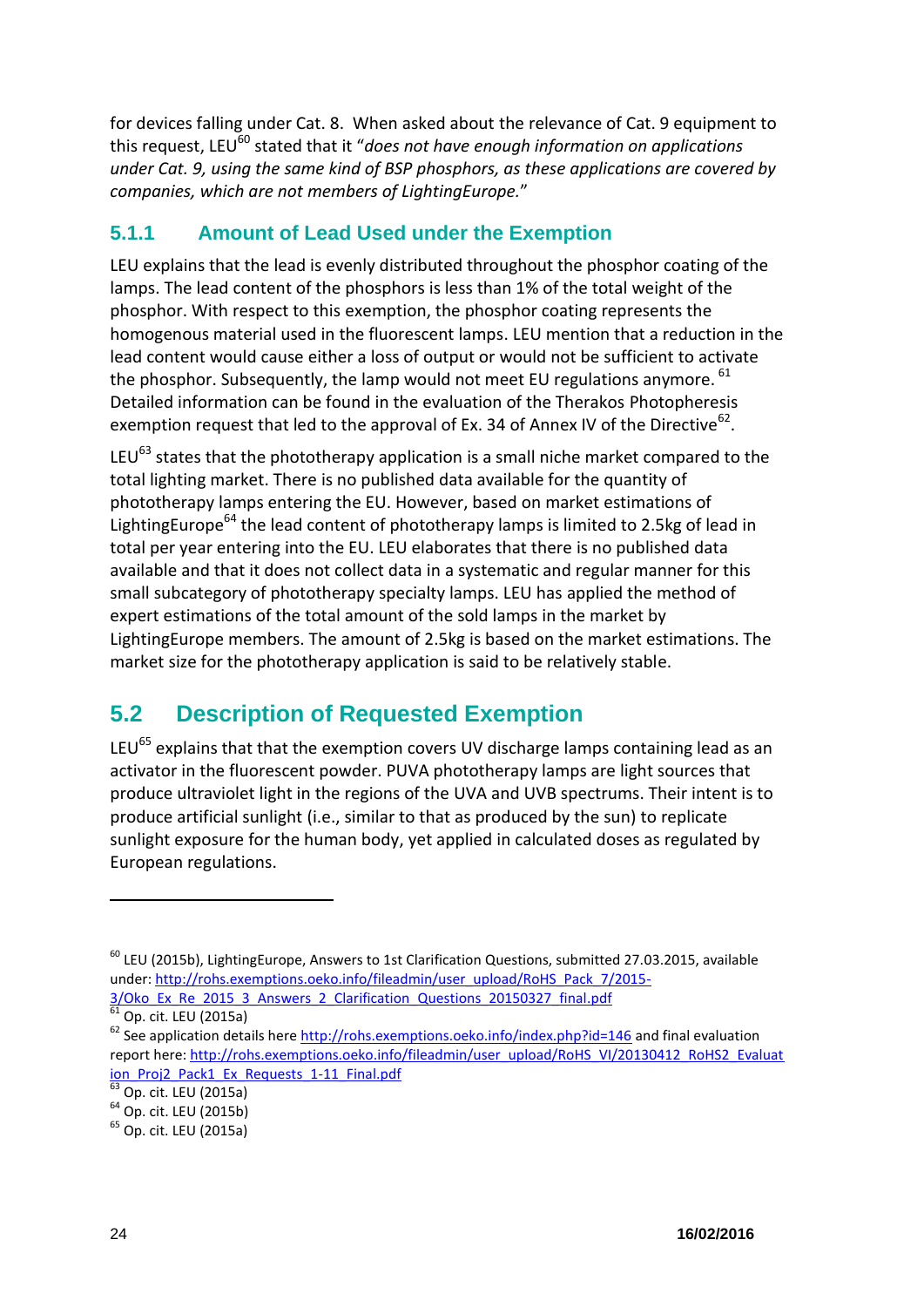According to LEU $^{66}$ , a fluorescent lamp uses phosphors which, when activated, will produce light in different wavelengths. The lead activator is required to allow the barium silicate phosphor to fluoresce. When excited by the radiation produced in the lamp, it transforms the 254 nm radiation [emitted from the discharge within the lamp – consultants' comment] to the requested UV (290nm-400nm) radiation [emitted from the lamp – consultants' comment]. The primary wavelengths of "light" produced by these lamps are in the UVA and UVB regions or 290-400nm. Lead is used as the primary activator for the barium silicate phosphors in over 95% of the indoor low pressure mercury vapour fluorescent lamp<sup>67</sup>s used for tanning and certain medical applications, such as PUVA phototherapy.

LEU<sup>68</sup> claim that there is no feasible alternative for this phosphor that will yield the same or similar results and that has undergone the extensive European and US regulatory testing associated with the application of UVA phototherapy lamps using these phosphors. Over 80% of phototherapy lamps do not use BSP. These are so-called (narrowband) UVB lamps. However a substantial group of patients cannot be effectively treated by (NB–)UVB phototherapy. For this group, PUVA phototherapy is the only effective treatment therapy available<sup>69</sup>. Almost 100% of the medical skin treatment lamps using these phosphors are produced in the EU.



#### **Figure 5-1: Examples of Phototherapy Equipment**

*Source: Op. cit. LEU (2015a)*

 $66$  Op. cit. LEU (2015a)

 $67$  It should be noted that the mercury used in such lamps is understood to be regulated through under exemptions, for example, if BSP lamps exist in compact fluorescent lamp form, it would be expected that they are regulated under Ex. 1 which covers the use of Hg in CFLs.

<sup>68</sup> Op. cit. LEU (2015a)

<sup>&</sup>lt;sup>69</sup> LUE (2015a) provide the following references in this regard:<http://psoriasis-cure-now.org/uvb-puva/> and Sami S. Yones; Roy A. Palmer; Trish T. Garibaldinos; John L. M. Hawk. "[Randomized Double-blind Trial](http://archderm.ama-assn.org/cgi/content/abstract/142/7/836)  [of the Treatment of Chronic Plaque Psoriasis: Efficacy of Psoralen-UV-A Therapy vs Narrowband UV-B](http://archderm.ama-assn.org/cgi/content/abstract/142/7/836)  [Therapy](http://archderm.ama-assn.org/cgi/content/abstract/142/7/836)." Arch Dermatol 2006 142: 836-842.)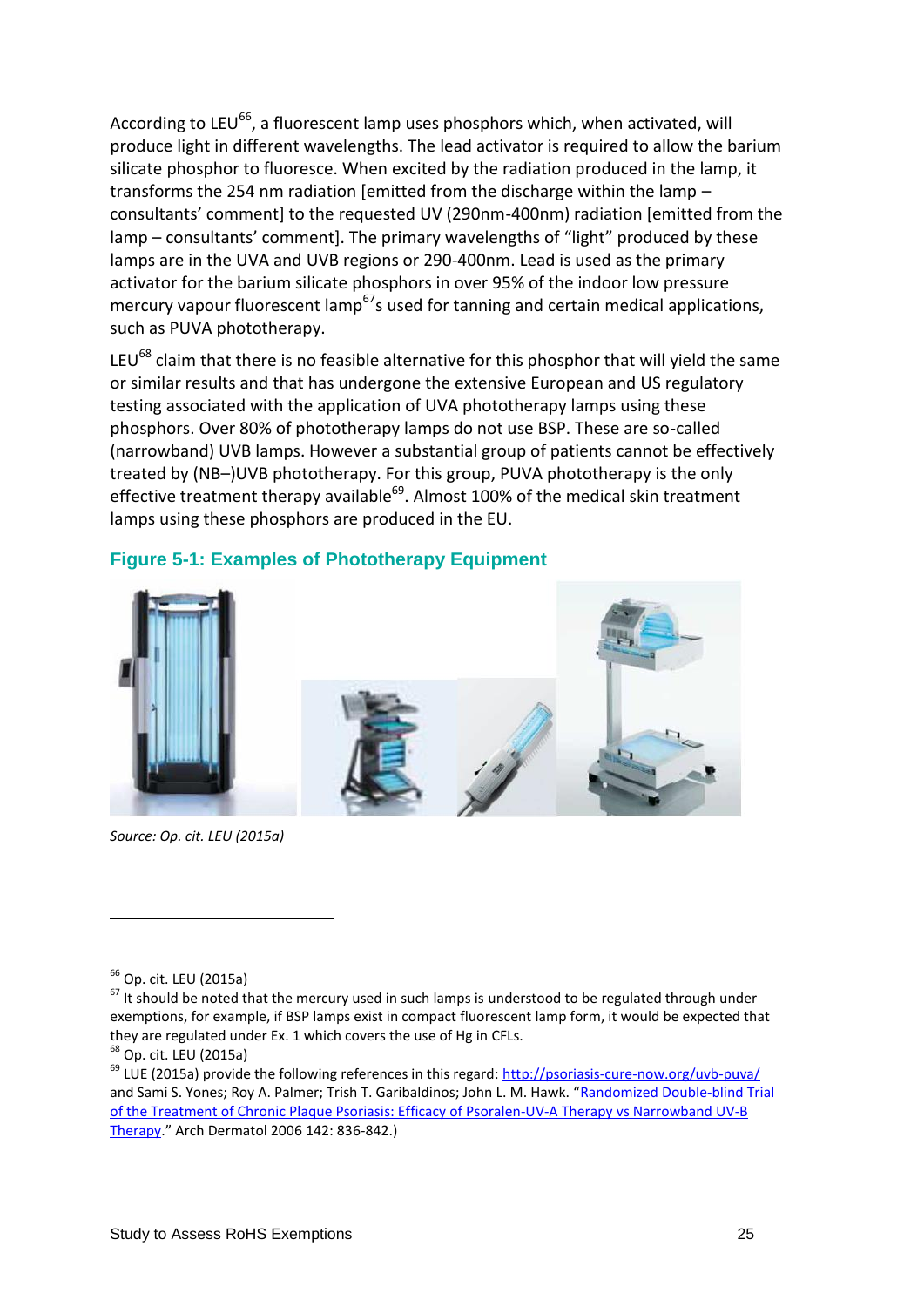These lamps are produced in many shapes e.g. T12, T8 and T5 diameters and single capped configurations. The fluorescent materials contained in these lamps are manufactured from the same compounds, but can vary in spectral discharge across the UVA and UVB spectrum. The typical spectrum is demonstrated in [Figure 5-2](#page-6-0) below. The EU regulates and enforces equipment for UV treatment. Such regulations determine the allowable output of ultraviolet radiation permitted within a determined exposure time in the equipment relevant for this exemption request.<sup>70</sup>



#### <span id="page-6-0"></span>**Figure 5-2: Example of a Typical UVA/UVB Spectrum of Phototherapy-Photopheresis and Tanning Lamps**

The typical lifetime of these lamps ranges from 600 to 1000 hours with a typical session time that ranges approximately from 5-30 minutes. These lamps are not used for the production of visible light so general lighting efficacy standards do not apply. UV output efficacy (UVA radiation out vs electrical power in) is typically between 15% and 25%, but the real measure is with what power the desired effect is reached (e.g. clearance rate for PUVA phototherapy lamps).  $71$ 

## <span id="page-6-1"></span>**5.3 Applicant's Justification for Exemption**

LEU $^{72}$  names a few alternatives that have been considered, but their application suggests that the research of such alternatives does not allow concluding as to their comparable effectiveness. Extensive literature is available on the effectiveness of PUVA phototherapy with BSP containing lamps, however no studies with effective results have

*Source: Op. cit. LEU (2015a)*

 $70$  Op. cit. LEU (2015a)

 $71$  Op. cit. LEU (2015a)

<sup>72</sup> Op. cit. LEU (2015a)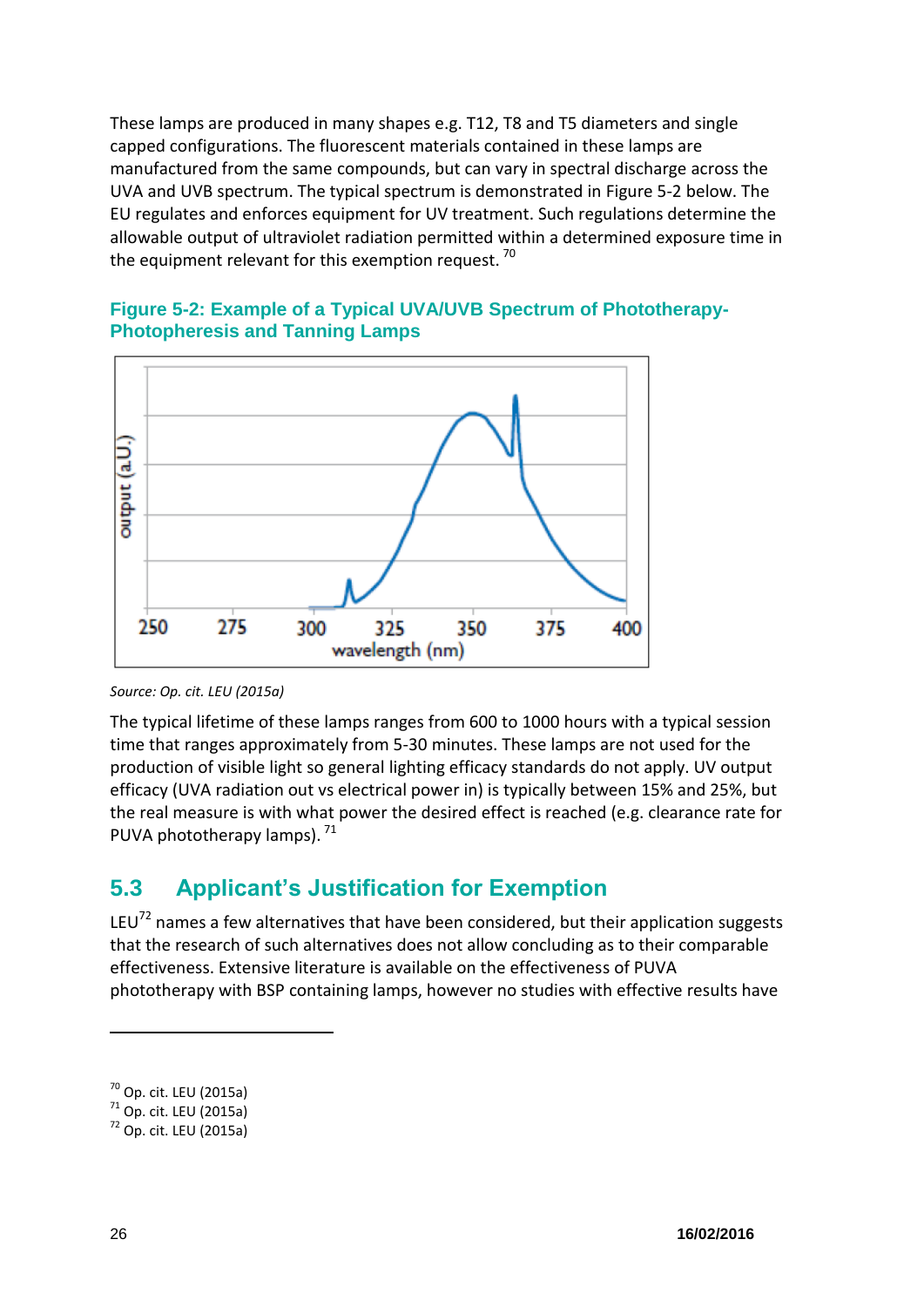been done with either fluorescent lamps with other phosphors, or with other technologies (LED) with UVA/UVB spectra. PUVA equipment release and approbation has always been based on extensive patient tests with lamps containing BSP. Any possible alternative to would need to fulfil the following criteria:

- "*Lamp specification must be same with regard to:*
	- o *UVA and UVB output, and with that Erythema;*<sup>73</sup>
	- o *Spectral power distribution;*
	- o *Compatibility (electrical/mechanical spec) must be OK;*
	- o *Reliability must be OK*
	- o *Safety must be OK*
- *(Psoriasis) Clearance rate on phototherapy patients;*
- *No (negative) side effects;*
- *Economically feasible (cost of replacement technology)*."

In this respect, it should be noted that erythema and possibly non-melanoma skin cancer (NMSC) are side effects of phototherapy. Treating skin diseases (like psoriasis) with phototherapy can lead to unwanted erythema (skin reddening) and a risk of creating NMSC. In this sense, alternatives need to be observed in relation to changes in the risks for such side effects.<sup>74</sup>

#### **5.3.1 Possible Alternatives for Substituting RoHS Substances**

Where substance substitutes are concerned, LEU<sup>75</sup> contend that studies on alternative materials show that the only alternative material, which comes close to the specifications mentioned above, is cerium-doped yttrium phosphate (YPO) phosphor. The spectrum of Ce doped YPO phosphor as compared to BSP phosphor is presented in [Figure 5-3](#page-8-0) below.

<sup>&</sup>lt;sup>73</sup> In this respect LEU explains in its application for the renewal of Annex III Ex. 18b (see [here\)](http://rohs.exemptions.oeko.info/fileadmin/user_upload/RoHS_Pack_9/Exemption_18_b_/Lighting_EUrope/18b_LE_RoHS_Exemption__Req_Final_draft.pdf) that the EU regulates tanning equipment (including lamps) with a specific "X, Y" code system for the erythemallyweighed UV radiation in accordance with EN standard 61228 Ed.2 (2008-01). The consultants understand that medical equipment and thus also medical lamps are also regulated and that the reference to UVA and UVB output and erythema is related to regulation of erythemally-weighed UV radiation.

 $74$  Op. cit. LEU (2015b)

<sup>75</sup> Op. cit. LEU (2015a)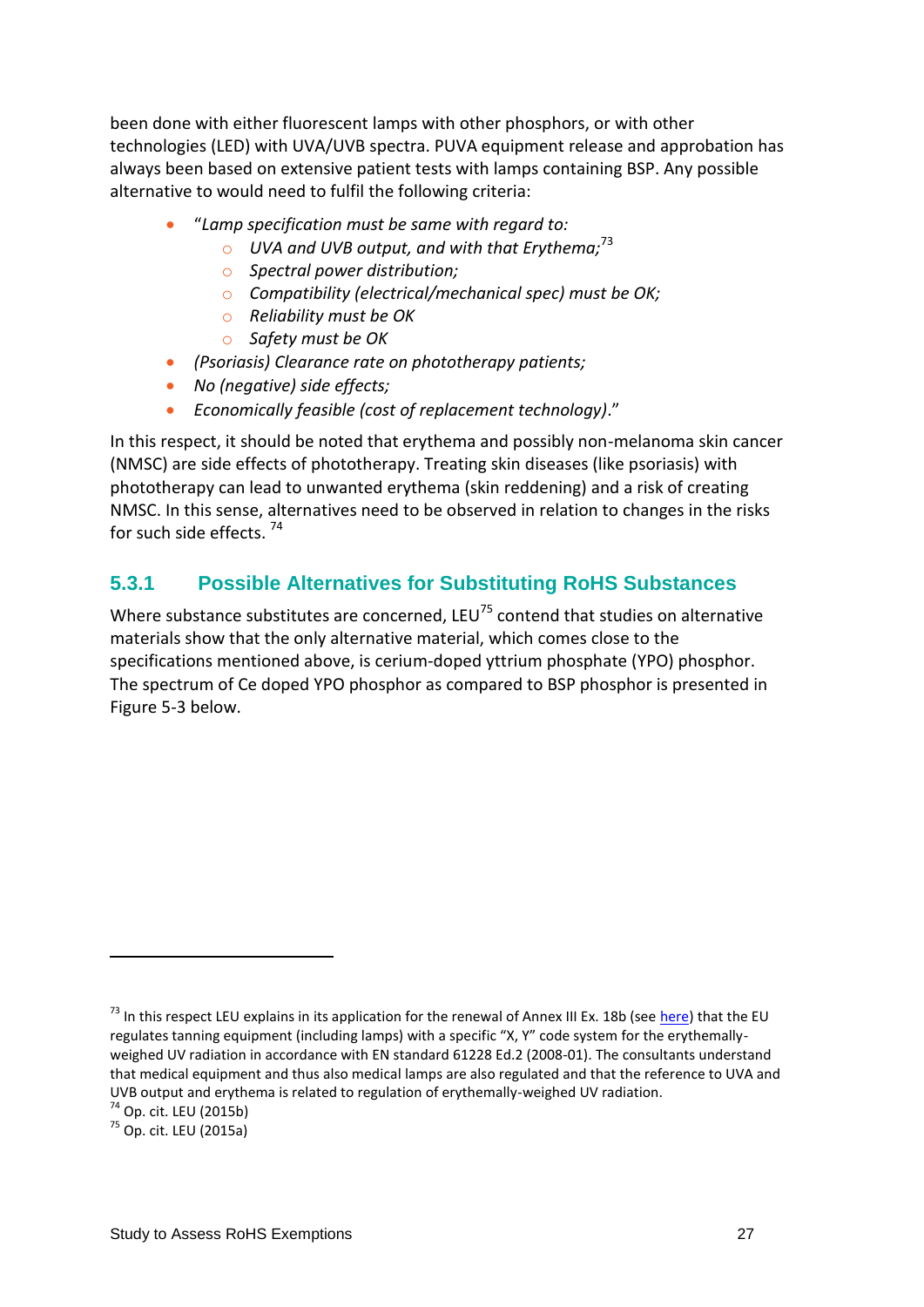#### <span id="page-8-0"></span>**Figure 5-3: Emission Spectrum of a Cerium-doped Phosphor UV Lamp as Compared to a BSP Phosphor UV Lamp Spectrum**



#### *Source: Op. cit. LEU (2015a)*

Based on the above measurement results, LEU<sup>76</sup> concludes that:

- *"The spectral power distribution shows differences in the UVA and UVB range.*
- *The ratio for UVA and UVB output is different which is an important factor for effective phototherapy and is governed by EU regulations.*
- *Therefore the Cerium based material has a lower expected treatment effectiveness, w.r.t. Erythema and NMSC (non-melanoma skin cancer)."*

LEU<sup>77</sup> further explains that the spectral incompatibility has resulted in a lack of interest of the medical community. Subsequently meaning that adequate tests and clinical studies of patients to prove the effectiveness from Ce doped YPO phosphor for PUVA phototherapy have not been performed and no approbations for such equipment exists. Therefore, this Ce-based material is not allowed for this application. This is also elaborated on in a later communication<sup>78</sup>. Based on a theoretical comparison, it can be concluded that Ce doped YPO phosphor will lead to more (unwanted) effects of NMSC for the same erythema dose, which is a measure for the therapeutic effect. For this reason no clinical trials have been started because it is known beforehand that the patients would run the risk on non-melanoma skin cancer.

 $76$  Op. cit. LEU (2015a)

<sup>77</sup> Op. cit. LEU (2015a)

<sup>78</sup> Op. cit. LEU (2015b)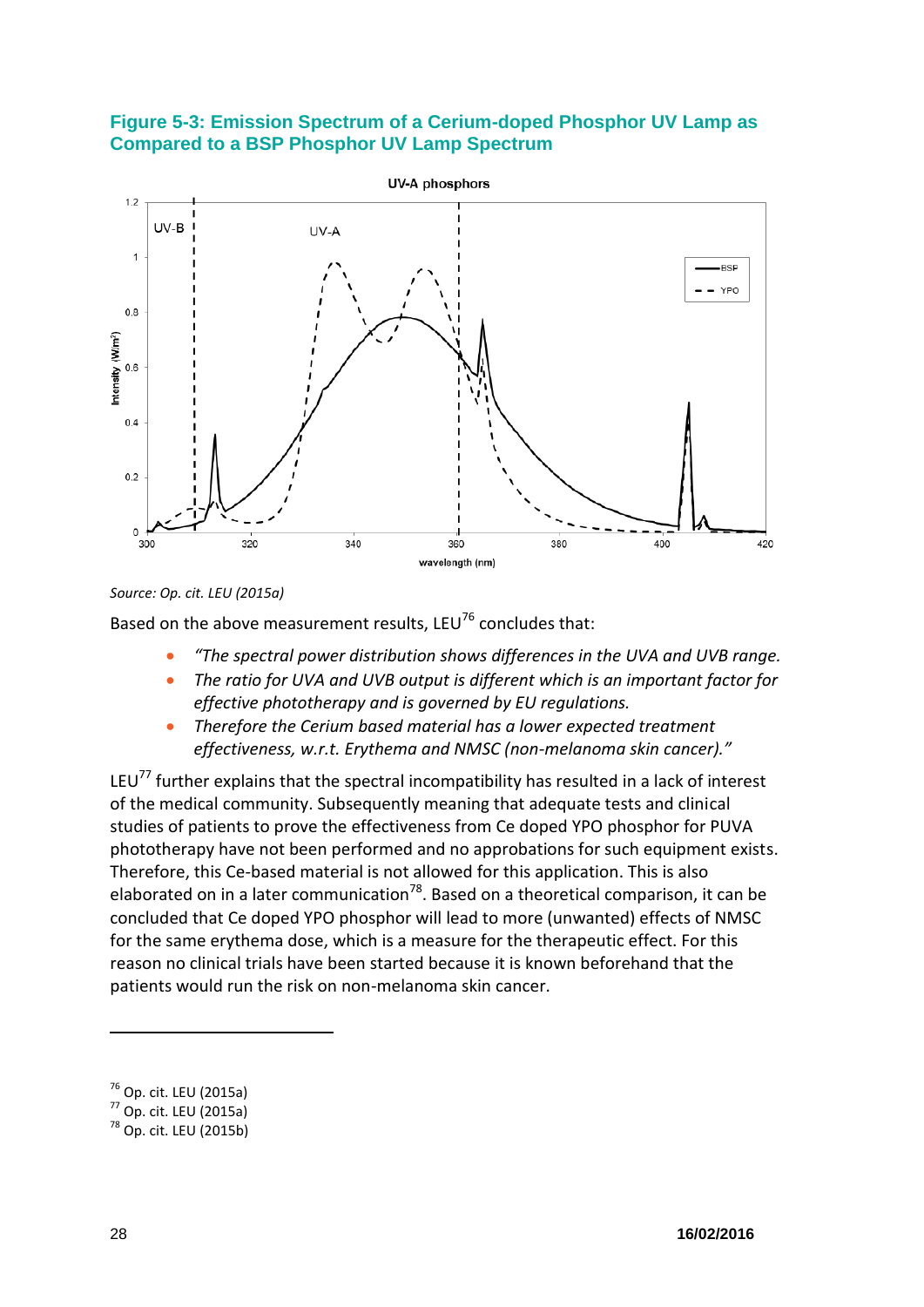LEU<sup>79</sup> raises a second point of relevance, with relation to the variations of the UV output along the lamp length [i.e. its surface area – consultants comment] due to coating thickness. When fluorescent lamps are coated with a phosphor the thickness of the coating varies over the length of the lamp. For current UV-fluorescent coatings used, like BSP, the thickness variations do not cause a severe inhomogeneous output. However, for Cerium doped phosphor this thickness difference leads to unacceptable UV output variations, which will affect the skin treatment effectiveness (for further details see Appendix A.2.0).

### **5.3.2 Possible Alternatives for Eliminating RoHS Substances**

In relation to different designs of equipment (i.e. alternative technologies that could enable the elimination of lead in this application), LEU $^{80}$  explains that other technologies could be evaluated for replacing fluorescent technology for applications in PUVA phototherapy. These could be for example e.g. LED, OLED, HID, and incandescent or halogen technology. However, for any new technology there will be a need to address the replacement market (replacing lamps in existing fixtures) and the market for new equipment using the new technology. The criteria to determine whether a new technology can replace existing fluorescent technology using BSP (and Hg related to the discharge technology of the lamps) in existing equipment are detailed in Section [5.3](#page-6-1) above. Since incandescent, halogen and OLED do not emit radiation in the UVA/UVB range, LEU only provide additional information as to the potential of LED technology as an alternative. The following obstacles are detailed in this regard:

- **Wall plug efficiency**: In contrast to general lighting lamps, (compact) fluorescent lamps for special purposes emit radiation in UV or blue wavelength bands. LEDs for general lighting purposes are made of indium gallium nitride (InGaN), a material that emits blue light, which with the help of phosphors, is converted into the desired visible wavelengths. Theory says you can only convert from shorter wavelengths to longer. It is therefore impossible to create UV light with LED material as used for visible light LEDs. There are other materials available from which LEDs can be made that generate UV light (like AlGaN), however the efficiency (radiated power out / electrical power in) of LEDs with those materials is still very low. In the UVC (100-280nm) and UVB (280-315nm), the wall plug efficiency of LEDs is below 1%, whereas the wall plug efficiency of fluorescent lamps is close to 20% or even higher. In other words, the wall plug efficiency of current LED phosphors is not comparable.
- **Effectiveness in terms of photo-therapeutic effect**: Currently, for PUVA phototherapy applications, there are no test results available related to the effectiveness of equipment using LEDs to reach the desired effect in patients.

 $79$  Op. cit. LEU (2015a)

<sup>80</sup> Op. cit. LEU (2015a)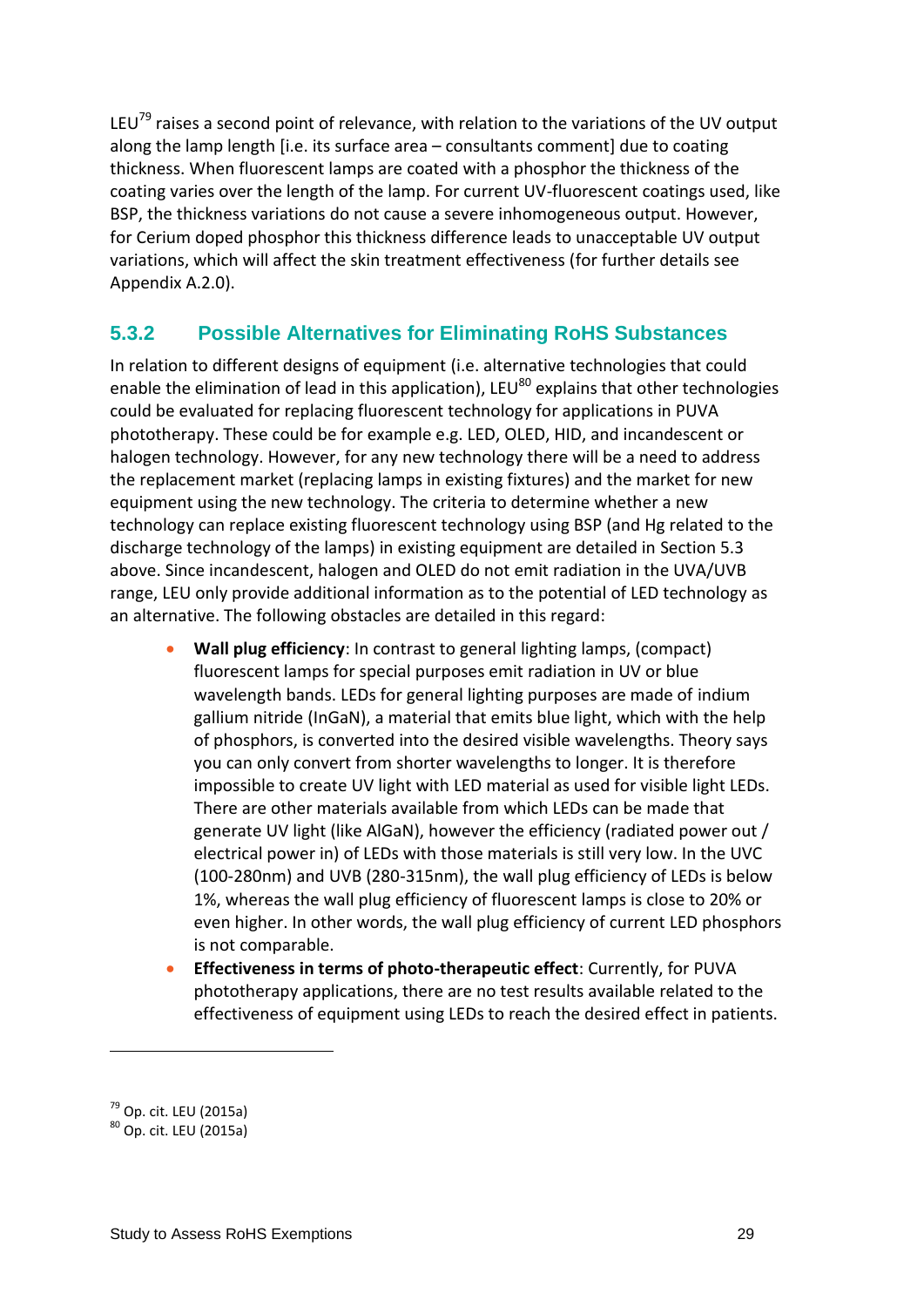Once an LED alternative candidate is to be identified, such research would need to be performed to establish comparability.

 **Regulation/approbation**: CE conformity and other European Directives for special purpose applications (like for instance approbation of medical devices for phototherapy and CE regulations on tanning lamps (CE 60335-2-27)) is based on fluorescent discharge lamps (with respect to safety and system responsibility). No CE conformity is available at present for other lamp technologies.

Though LEU $^{81}$  admits that UVA LEDs are available from several suppliers, it is further explained that their efficiency is very low and that no publicly available roadmaps exist that predict when UVA LEDs with acceptable output and efficiency shall become available. Nonetheless, this is said to be a precondition for design and development of LED based equipment and subsequently for the beginning of customer/patient clinical studies.

## **5.3.3 Environmental Arguments**

According to LEU $^{82}$ , there are no statistical data available specific to the Life Cycle Analysis of UVA phototherapy lamps represented in this exemption request, however due to the relatively low market quantities for special lighting, the total environmental impact is expected to be limited.

UVA phototherapy lamps are further explained to be in the scope of EU Directives 2002/96/EC (WEEE) and 2012/19/EU (WEEE Recast). Take back systems are installed in all EU Member States: end users and most commercial customers can bring back the lamps free of charge (see application for additional detail). 83

LEU $^{84}$  later explained that the lamps are mainly installed and replaced by professional installers and thus should not end up in medical waste streams. The installers are instructed to recycle the spent lamps according to the WEEE Directives. The lamps are collected separately from general household waste stream and in this sense should not end up in the household waste stream. The lamps are expected to be recycled as normal low pressure fluorescent lamps and are labelled accordingly for recycling.

## **5.3.4 Socio-economic Impact of Substitution**

LEU<sup>85</sup> explains the function of lead as an activator of the phosphor in these lamps to allow the transmission of the specific wavelengths of light to be emitted in the most effective form for its purpose, which is not achievable with other phosphor types or

 $^{81}$  Op. cit. LEU (2015a)

<sup>&</sup>lt;sup>82</sup> Op. cit. LEU (2015a)

<sup>83</sup> Op. cit. LEU (2015a)

<sup>84</sup> Op. cit. LEU (2015a)

<sup>85</sup> Op. cit. LEU (2015a)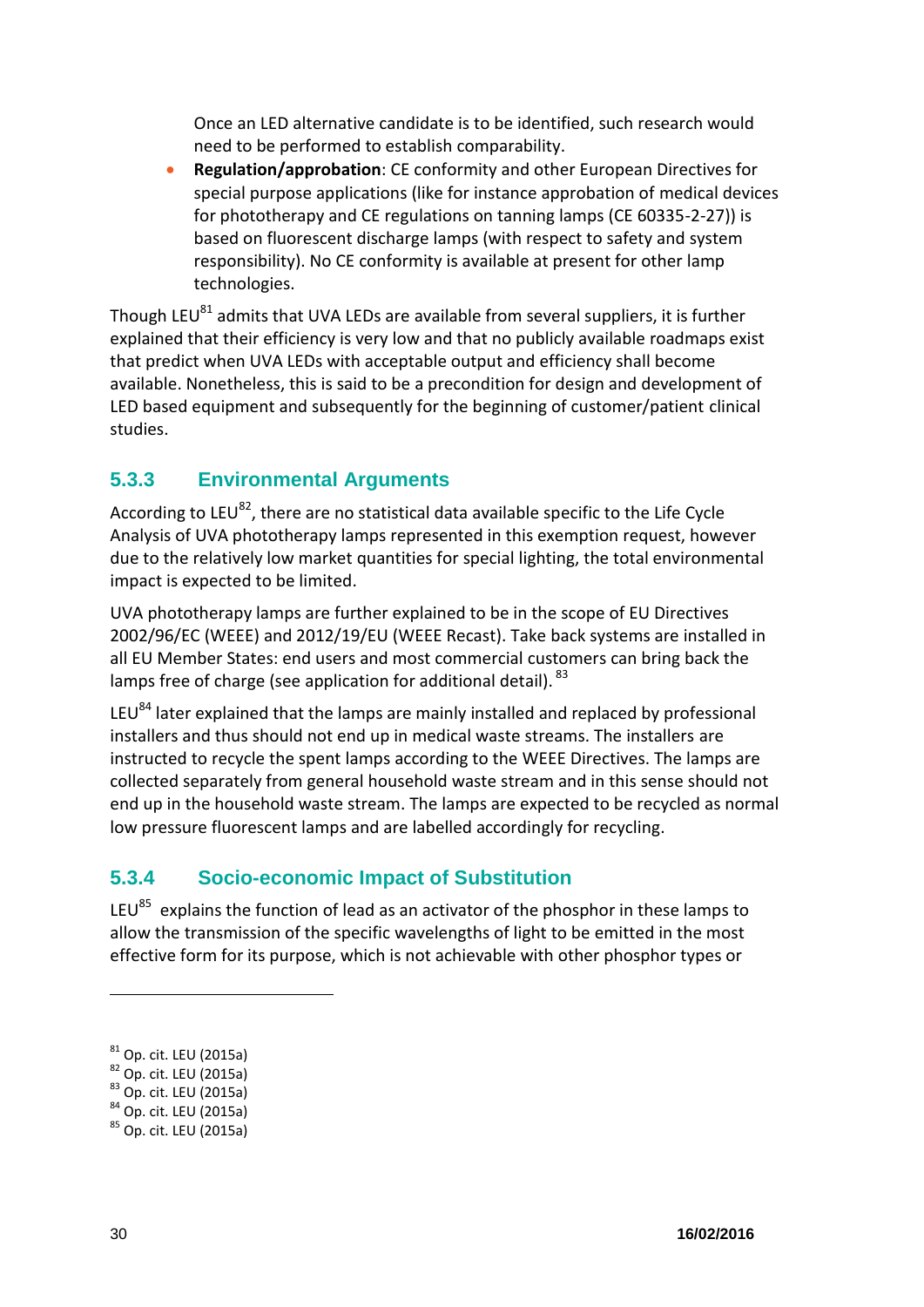other technologies. The potential substitution or replacement to other wavelengths or ultraviolet dosages would require revalidation of all existing equipment in the EU market or could cause the elimination of such equipment causing great hardship to the phototherapy patients that rely on this treatment and do not benefit from other forms of phototherapy products which do not contain lead activators in the specific phosphors. These current lamp types have been tested, studied and regulated in the EU and changes to these products would require a duplication of the clinical testing which has been compiled over years of study and regulation.

LEU<sup>86</sup> claims that there are certain socio-economic impacts that could result from the substitution of lead in this application. Among others it is expected that even if UVA LEDs become available with feasible specifications, PUVA phototherapy equipment shall become much more expensive. It will become therefore an economically unattractive solution that will have significant impact on patients' lives. Furthermore the possibility for lead free technology for these lamps is said not to be feasible for replacement lamps in existing equipment due to the scientific and clinical evaluations that would need to be done on every type of fixture or appliance that is in the field. The economic burden this would impose on the small business owners such as tanning salons and dermatologists would cause the closing of many businesses. It can be imagined that new equipment could be changed to non-lead phosphors. However over 90%, and it is estimated that it may be as much as 99%, of the tanning and PUVA phototherapy phosphors are lead activated.

## **5.3.5 Road Map to Substitution**

Summarising the information in the sections above, though information has been provided as to possible candidate alternatives to be developed in the future, at present LEU explains these technologies to require both further development and sufficient clinical studies with patients to evaluate comparability. This is said to require in the first stage development of alternative light sources and as a second stage the possible development of new PUVA equipment. LEU did not provide information as to the possible stages of such developments, neither as to their possible timelines.

# **5.4 Stakeholder Contributions**

Contributions were not submitted to the stakeholder consultation concerning this request for exemption.

<sup>86</sup> Op. cit. LEU (2015a)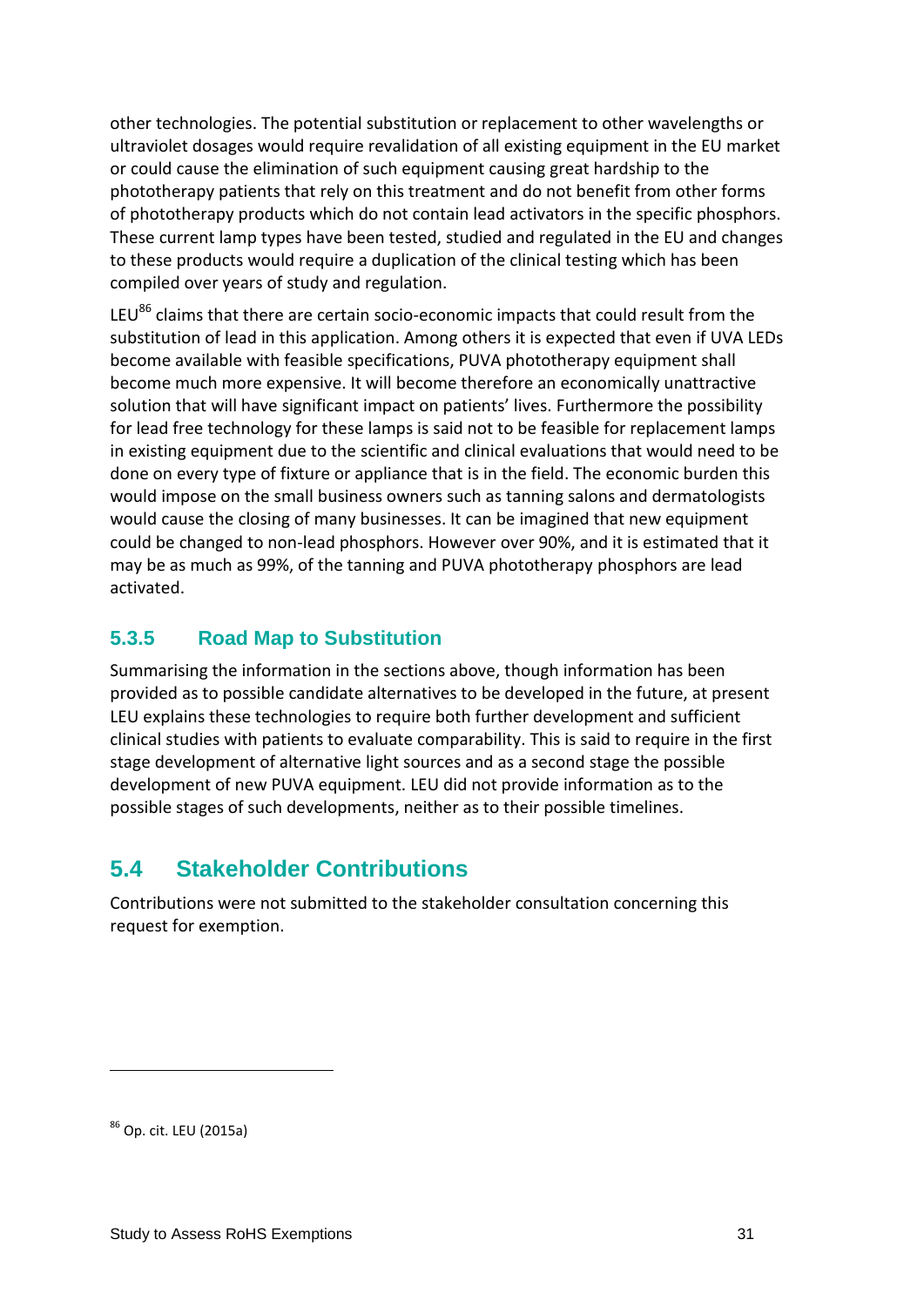# **5.5 Critical Review**

## **5.5.1 REACH Compliance – Relation to the REACH Regulation**

Appendix A.1.0 of this report lists entry 28 and entry 30 in Annex XVII of the REACH Regulation, stipulating that lead and its compounds shall not be placed on the market, or used, as substances, constituents of other substances, or in mixtures for supply to the general public. A prerequisite to granting the requested exemption would therefore be to establish whether the intended use of lead in this exemption request might weaken the environmental and health protection afforded by the REACH regulation.

In the consultants' understanding, the restriction for substances under entry 28 and entry 30 of Annex XVII does not apply to the use of lead in this application. Pb used as an activator of BSP phosphors applied in discharge lamps used for medical therapy, in the consultants' point of view is not a supply of lead and its compounds as a substance, mixture or constituent of other mixtures to the general public. Pb is part of an article and as such, entry 28 and entry 30 of Annex XVII of the REACH Regulation would not apply.

In general, BSP, or silicic acid  $(H_2Si_2O_5)$ , barium salt (1:1), lead-doped (CAS number 68784-75-8) has been addressed in an Annex XV dossier $^{87}$  prepared by the European Chemicals Agency (ECHA), proposing its classification as a substance of very high concern (SVHC). The substance has been proposed to be identified as a substance meeting the criteria of Article 57 (c) of REACH, owing to its classification as toxic for reproduction category 1 A. Furthermore BSP is a registered substance<sup>88</sup>. Nonetheless, at present, there are no listings of this substance under Annexes XIV and XVII of REACH that restrict its use in products to be placed on the EU market.

No other entries, relevant for the use of lead in the requested exemption could be identified in Annex XIV and Annex XVII (status December 2015).

Based on the current status of Annexes XIV and XVII of the REACH Regulation, the requested exemption would not weaken the environmental and health protection afforded by the REACH Regulation. An exemption could therefore be granted if other criteria of Art. 5(1)(a) apply.

## <span id="page-12-0"></span>**5.5.2 Scientific and Technical Practicability of Substitution**

LEU explains that lead in BSP lamp types used for phototherapy applications currently cannot be substituted or eliminated. In general, it is understood that there are different types of phototherapy technologies (e.g., PUVA, narrowband UVB), however for a

<sup>87</sup> Available here[: http://echa.europa.eu/documents/10162/13638/SVHC\\_AXVREP\\_EC\\_272-271-](http://echa.europa.eu/documents/10162/13638/SVHC_AXVREP_EC_272-271-5_SilicicAcidBariumSaltLead-doped_en.pdf) [5\\_SilicicAcidBariumSaltLead-doped\\_en.pdf](http://echa.europa.eu/documents/10162/13638/SVHC_AXVREP_EC_272-271-5_SilicicAcidBariumSaltLead-doped_en.pdf) 

 $^{88}$  Available information from REACH registration dossiers can be found under the following link: [http://apps.echa.europa.eu/registered/data/dossiers/DISS-9fdc6c5f-6d4c-29d1-e044-](http://apps.echa.europa.eu/registered/data/dossiers/DISS-9fdc6c5f-6d4c-29d1-e044-00144f67d031/AGGR-ec42affe-9178-4b25-911c-415860a9699a_DISS-9fdc6c5f-6d4c-29d1-e044-00144f67d031.html#section_3_5) [00144f67d031/AGGR-ec42affe-9178-4b25-911c-415860a9699a\\_DISS-9fdc6c5f-6d4c-29d1-e044-](http://apps.echa.europa.eu/registered/data/dossiers/DISS-9fdc6c5f-6d4c-29d1-e044-00144f67d031/AGGR-ec42affe-9178-4b25-911c-415860a9699a_DISS-9fdc6c5f-6d4c-29d1-e044-00144f67d031.html#section_3_5) 00144f67d031.html#section 3 5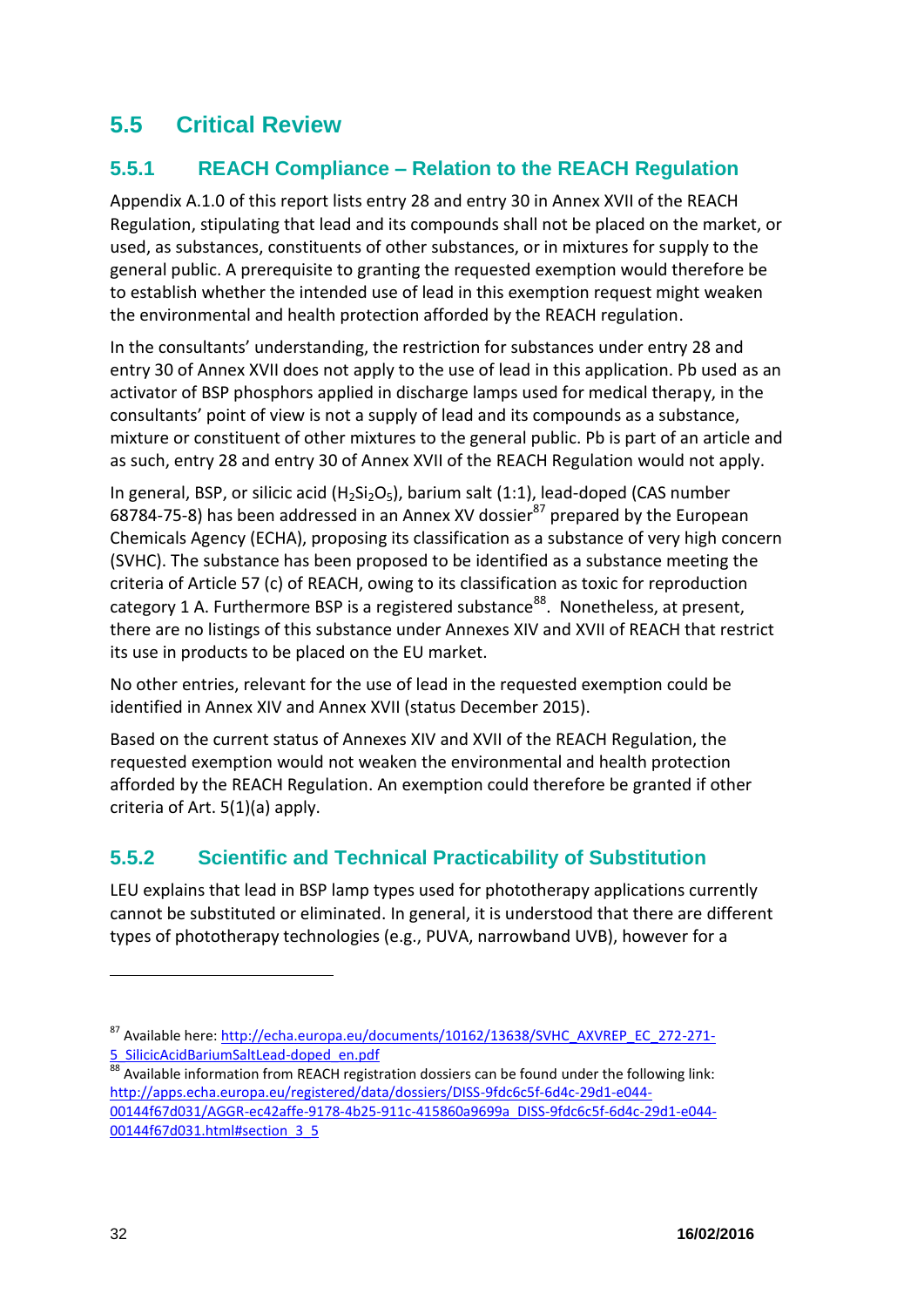substantial group of patients PUVA phototherapy is the only effective treatment therapy available. Though a few candidate alternatives are elaborated on, it can be understood that none of these have reached a stage of maturity in terms of being used in articles to be placed on the market. In this sense, at least at present, it can be understood that substitutes are not available on the market for a number of reasons.

To begin with, an alternative light source providing the same function as BSP lamps using lead is yet to be found. Though the option of using YPO phosphors is elaborated on as a substance substitute, it can be understood that such lamps do not provide the same spectral output such as the BSP lamps. The change of spectral output is explained to possibly result in larger negative health impacts such as erythema and NMSC (nonmelanoma skin cancer), considered to be side effects of Phototherapy. It can be understood that the spectral output of BSP lamps may also cause such health impacts, however at a lower rate and thus holding lower risks for health effects on patients. This is also explained to be the reason why clinical trials were not performed for YPO lamp based equipment. From the original evaluation of the Therakos request that led to Ex. 34, it is also understood that other phosphor compositions that have been investigated in the past, would either lead to similar risks or to an ineffective treatment. In parallel, developing alternative light sources with technologies such as LED have also yet to mature. Though first UVA LED lamps may have started to become available, their efficiency (radiated power out ÷ electrical power in) is said to be very low in comparison with BSP lamps, and information predicting when UVA LEDs with acceptable output and efficiency shall become available is not available. Though such lamps are currently not available for use in phototherapy equipment, it should be noted that differences in efficiency could have relevance to the environmental comparison of alternatives.

To conclude, as an alternative light source is a precondition for developing equipment which would be compatible with such new technologies, further evaluating the performance of such possible equipment is not yet possible, making substitution and elimination not practical at this time.

## **5.5.3 Environmental Arguments**

LEU provide some information regarding environmental aspects of BSP lamps, mainly related to the treatment of waste. As the information does not allow a comparison with possible alternatives (which are in any case understood to not be applicable at present), the information is not further discussed.

## **5.5.4 Socio-Economic Arguments**

LEU mention a number of aspects related to socio-economic aspects.

Among others, information is provided regarding possible differences in health impacts of BSP lamps and of the current candidate alternatives; these have been discussed above in Section [5.5.2.](#page-12-0) A further aspect raised in this regard is that BSP lamp types have been tested, studied and regulated in the EU for many years and changes to these products would be very time consuming as clinical testing and recertification processes would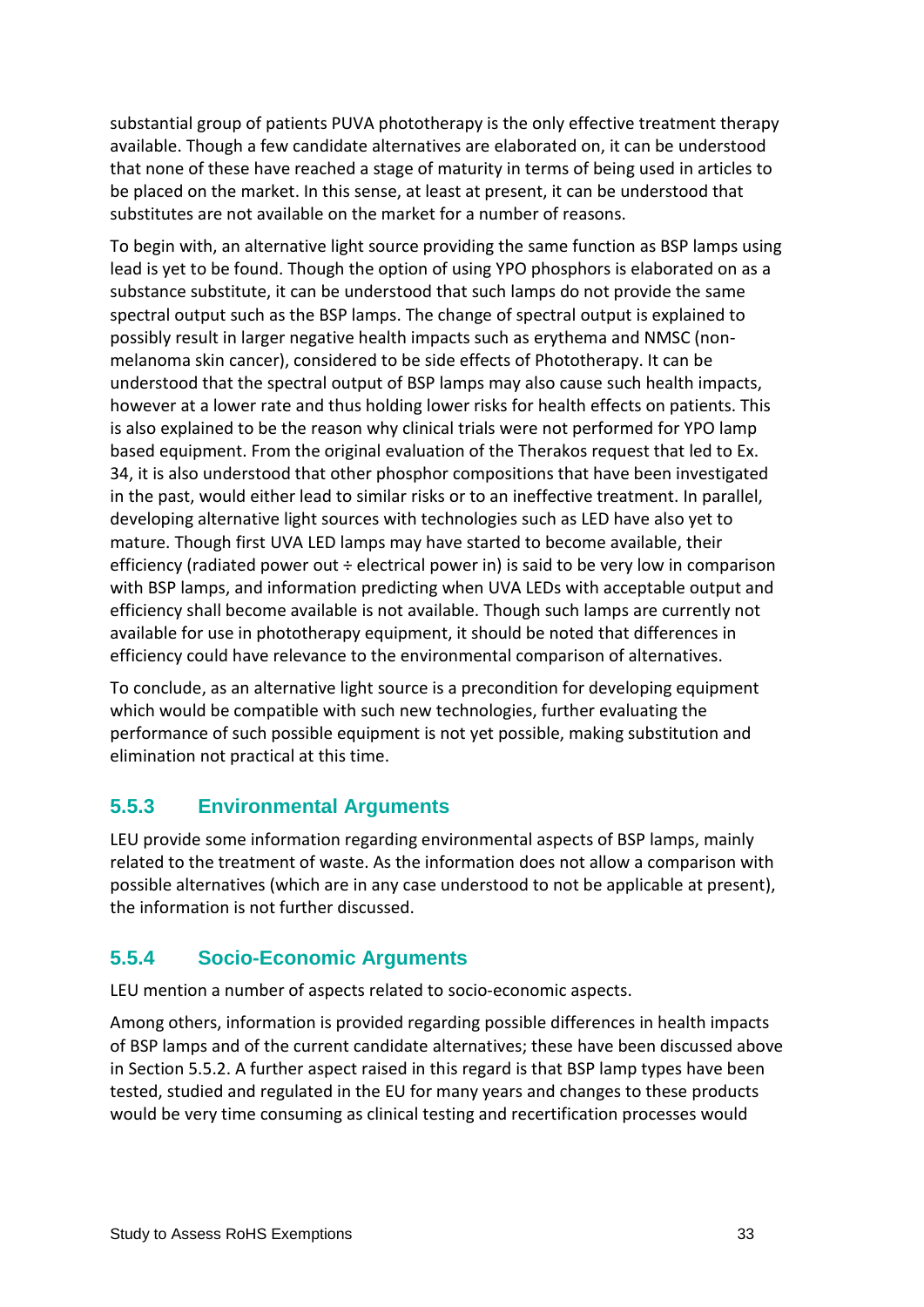need to be repeated for various lamps and fixtures. It can also be understood that the fact that EU regulation specifically addresses BSP lamp types, whereas alternatives are not addressed, would not allow placing such alternatives on the market in relevant applications. Though the consultants' can follow that until such regulation is updated, approbation of new lamps and equipment would not be possible, this can only be viewed as an obstacle that would require updating of standards and regulation. This could delay the coming of equipment using alternatives on the market, but cannot be considered an argument as to why alternatives could not become available in the future.

Furthermore, LEU claim that once an alternative is to be found, the development and implementation of such alternatives in equipment can be expected to result in heavier costs for business and subsequently for consumers (medical facilities) and patients. In this respect  $LEU^{89}$  mentions that:

- **PUVA phototherapy equipment shall become much more expensive having a significant impact on patients' lives** – in the consultants' view it is difficult to estimate what costs this could lead to. Alternatives may not necessarily be more expensive, especially if they are to be developed after most discharge lamp applications have been replaced with Hg-free alternatives. In the transformation of the lighting sector from Hg-based (discharge lamps) to Hgfree applications (other technologies), it can be expected that at some point the burden of manufacturing last Hg-based articles in relatively small quantities shall become an incentive for developing alternatives. In such a case, emerging alternatives could be viewed by businesses more as a blessing than as a burden. In parallel, as the spectral function of alternative light sources cannot be anticipated at present, it cannot be predicted if in the long run the alternatives may have lower negative impacts on health and thus provide benefits for patients, regardless of the costs of a transformation.
- **Development of replacement lamps for existing equipment shall not to be feasible** as the scientific and clinical evaluations would need to be performed for every type of fixture or appliance, resulting in an economic burden for small business owners (e.g., dermatologists). The consultants are aware that different technologies may use different fixtures or require rewiring or changes to the interface of the lamp with equipment, however cannot follow that this is always the case. If the spectral out-put of alternatives is the same as well as its directionality and other characteristic properties of the light source, the consultants cannot follow that a change in light source would require extensive recertification of each type of equipment. In this sense, here too, it is difficult to say how costs of development, clinical studies and recertification shall add up. Though it can be expected that such processes for replacement lamps may be time consuming and less practical, it needs to be kept in mind that all equipment has a certain service life and is gradually

<sup>89</sup> Op. cit. LEU (2015a)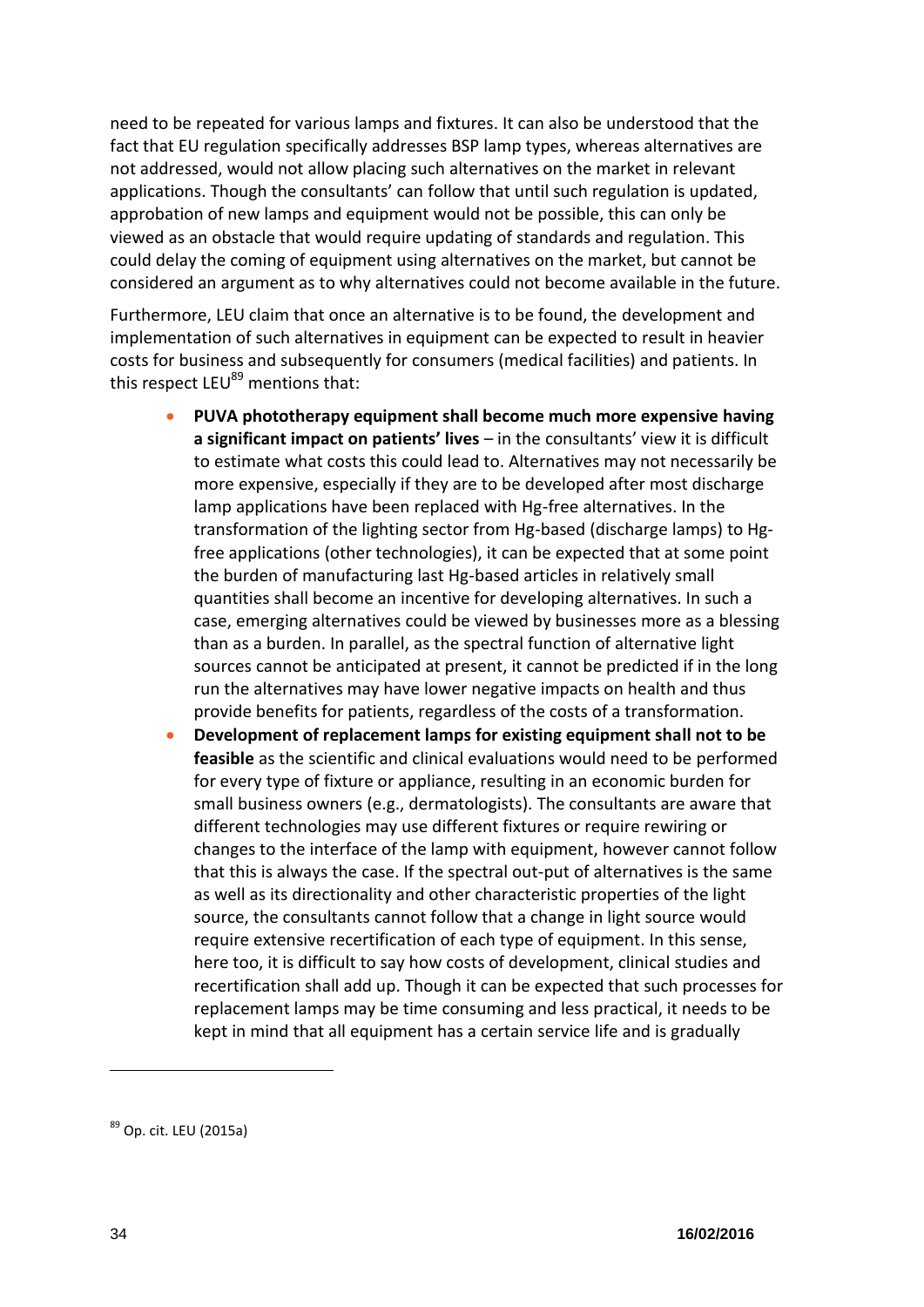replaced with new equipment, which has undergone at least some degree of redesign. In this sense, though ensuring replacement lamps for existing equipment with new technologies could justify keeping BSP lamps on the market in some cases, predicting this at present is not straightforward.

#### **5.5.5 Stakeholder Contributions**

Contributions were not submitted to the stakeholder consultation concerning this request for exemption. However, since one of the proposals of LEU is to amend the current Ex. 34 of Annex IV of the Directive, an effort was made to contact Therakos Photopheresis, who had originally requested that the exemption be granted to allow the use of Pb in BSP lamps used in their extracorporeal photopheresis equipment. Therakos were asked to clarify whether the suggested formulation "*Lead as an activator in the fluorescent powder of discharge lamps when used for extracorporeal photopheresis- and phototherapy lamps containing BSP (BaSi2O5 :Pb)*" was suitable in the sense that it would continue to benefit their equipment. Therakos<sup>90</sup> has responded, proposing that, should an amendment be considered, that the exemption be reformulated as follows:

"*Lead as an activator in the fluorescent powder of discharge lamps when used for extracorporeal Photopheresis and Photopheresis lamps containing BSP (BaSi2O5:Pb)*"

### **5.5.6 The Scope and Duration of the Exemption**

LEU have requested the exemption for medical equipment and propose to either amend the current exemption 34 of Annex IV or to add a new exemption to this annex in light of the affinity to Cat. 8 equipment. Nonetheless, if an exemption is to be approved, in the consultants' view, it should be taken into consideration, whether a single exemption could be formulated to cover all medical equipment applications, as well as tanning equipment applications. There are a few aspects that should be kept in mind in this regard.

- The first relates to the general discussion, whether lamps are to be considered to fall under Cat. 5, regardless of the equipment in which they are used. The consultants' are not aware of any legal interpretation for this aspect. However, it can be followed that if a product is used exclusively in a specific type of equipment, that there would at least be a relation between the design cycles of such equipment and the time needed to implement alternatives into such equipment, i.e. the time needed for redesign where alternatives are not drop-in and for completing reliability testing and recertification where it is required.
- In this respect, a key aspect is whether a distinction can be made between similar applications (in this case BSP lamps) used for different types of

<sup>&</sup>lt;sup>90</sup> Therakos (2015), Answers to clarification question concerning Ex. 34 wording formulation, sent per email 11.12.2015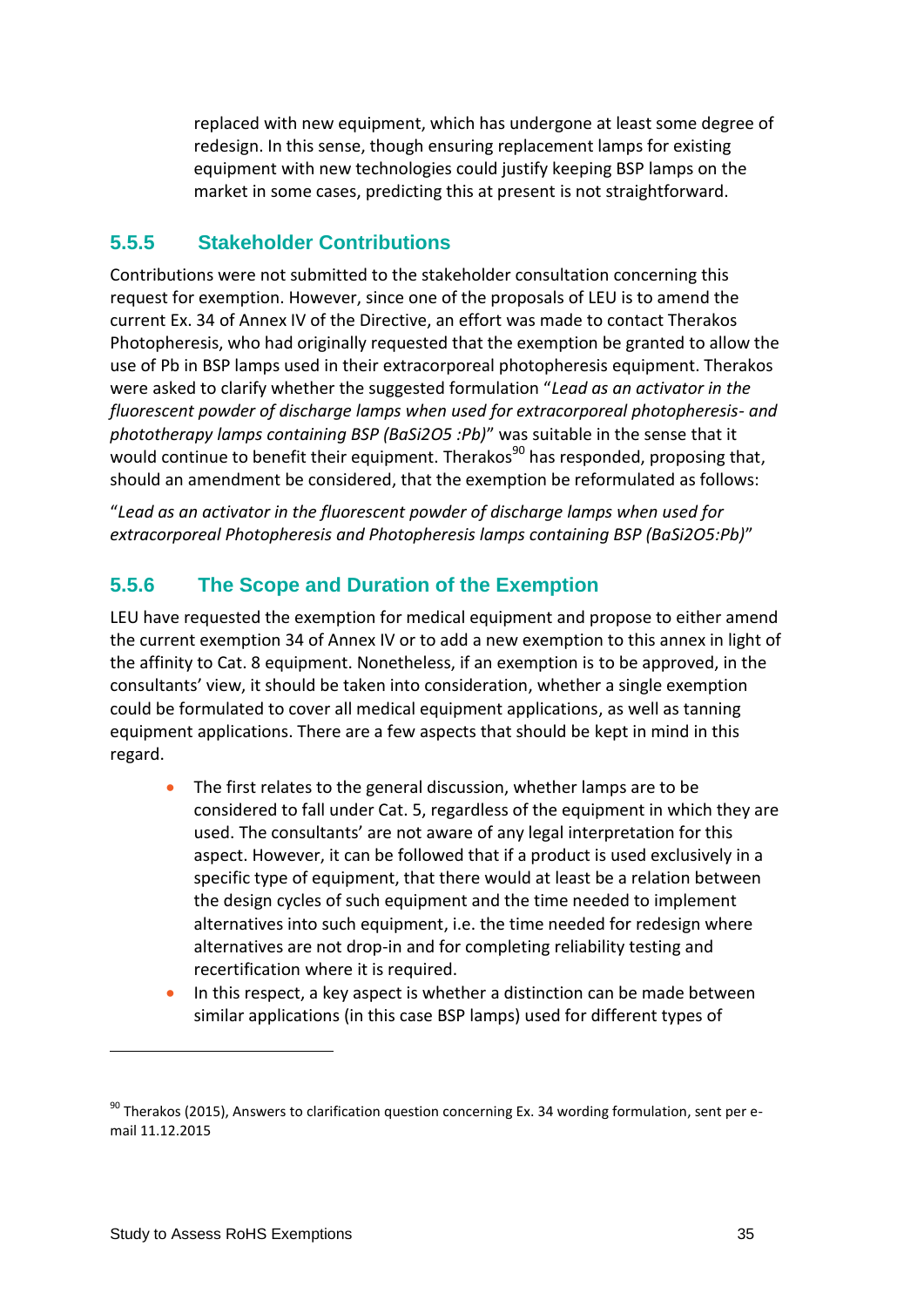equipment. If the same lamp can be used in equipment falling into different categories, there would be a justification to merge all applications to a single exemption with a single validity date, regardless of category. Otherwise, the article could be manufactured for equipment of a specific category (e.g. Cat. 8) and could continue to be applied in equipment of other categories (e.g. Cat. 6), even should the parallel exemption (e.g. for Cat 5 EEE) expire. In this respect, LEU<sup>91</sup> explains some of the differences between BSP lamps used for medical applications and for tanning applications as follows: "*The tanning lamps and the medical lamps use similar lead activated BSP type phosphors, with small differences in the spectrum (a small amount of other phosphors) but clearly different in lamp wattage meaning different lengths of the tube and designed for instance with a different glass type. The equipment for phototherapy is designed and approved and certified for specifically designed*  lamps with a dedicated spectrum (based on BSP type phosphors) and it is not *allowed to use other lamp types / phosphors in this equipment. A lamp designed and labelled for sun tanning use shall not be used for medical use. Vice versa, a lamp designed and labelled for medical use shall not be used for sun tanning*". In contrast however, from a LEU document submitted by LEU in relation to the Ex. 18b evaluation which is still in progress, the opposite is stated. LEU<sup>92</sup> contends that "...technically there is no difference between BSP *phosphors used for medical purposes and BSP phosphors used for tanning purposes. Both lamp categories may have the same diameter and same wattage range in principle. Medical lamps may also be used in smaller lengths, diameters and wattages for partial body or spot treatment. The phosphor types may use the same components with a very similar or different blend to produce a specific UV output. In medical applications these would be called PUVA lamps and produce broad band UVA output. These lamps would be marked accordingly. The differences are in the field of application, in marking of the lamps and in the way to market".*

 Finally the last issue relates to the prospect of future evaluations. As Article 5 requires that exemptions be granted for a finite time, setting maximum validity periods for various categories, it is understood that as long as substitutes are not developed, that exemptions concerning a certain application would be evaluated from time to time. Where the maximum validity periods of equipment (categories) may differ, in the consultants' view, it would still be recommended to specify the validity periods granted to different categories, so that mutual evaluations could be performed in the

<sup>&</sup>lt;sup>91</sup> Op. cit. LEU (2015b)

 $92$  LEU (2015c), LightingEurope, Answers to 1st Questionnaire Exemption No. 18b (renewal request), submitted 28.08.2015 and available under:

[http://rohs.exemptions.oeko.info/fileadmin/user\\_upload/RoHS\\_Pack\\_9/Exemption\\_18\\_b\\_/Lighting\\_EUro](http://rohs.exemptions.oeko.info/fileadmin/user_upload/RoHS_Pack_9/Exemption_18_b_/Lighting_EUrope/Ex_18b_LightingEurope_1st_round_Clarification_LE_Answers_20150828.pdf) [pe/Ex\\_18b\\_LightingEurope\\_1st\\_round\\_Clarification\\_LE\\_Answers\\_20150828.pdf](http://rohs.exemptions.oeko.info/fileadmin/user_upload/RoHS_Pack_9/Exemption_18_b_/Lighting_EUrope/Ex_18b_LightingEurope_1st_round_Clarification_LE_Answers_20150828.pdf)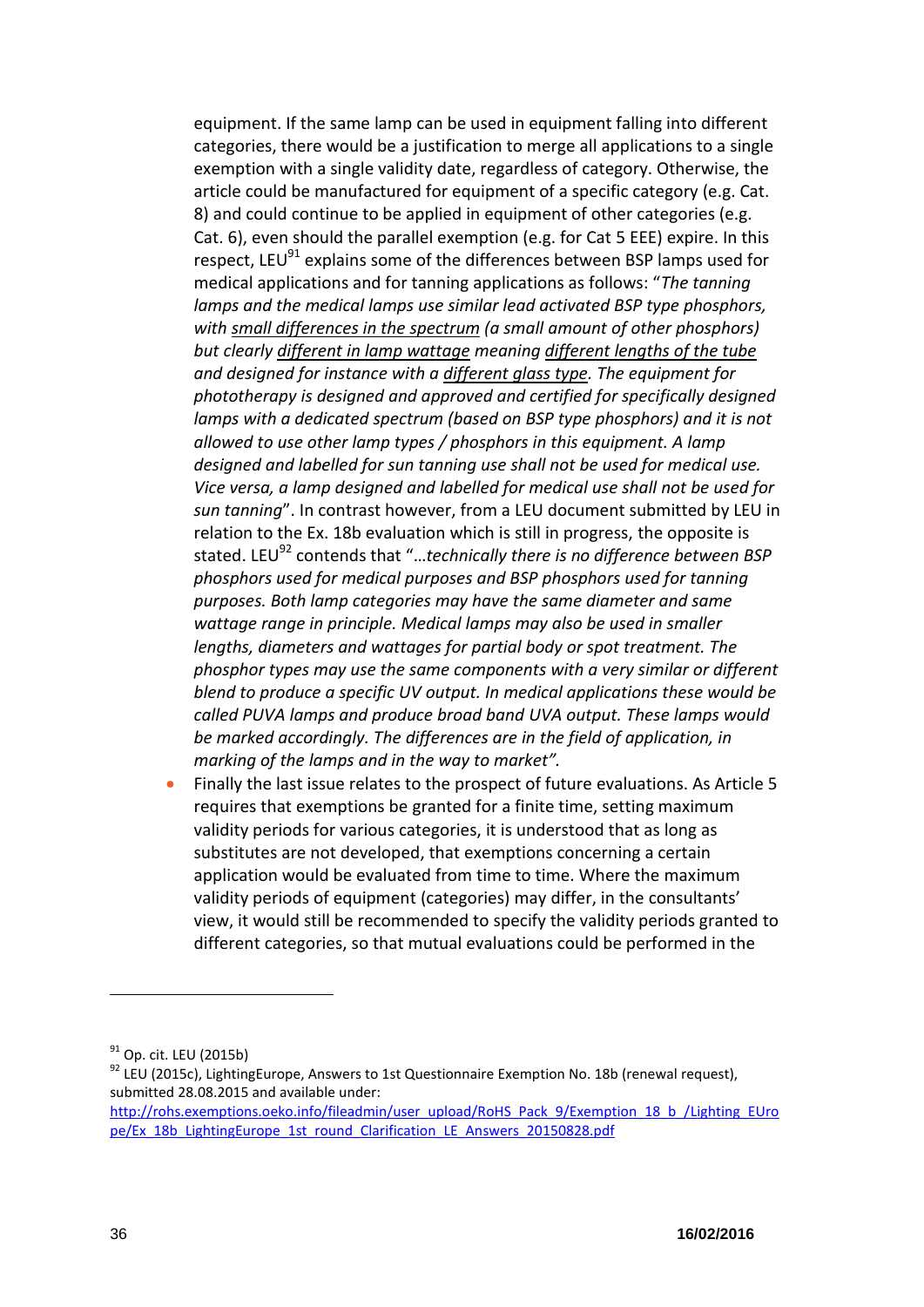future. This would save the Commission resources, but more importantly, should a substitute become available to applications of one kind, it would be relevant to directly investigate their compatibility with other equipment and possible influences on further renewals of exemptions.

To further clarify the exclusivity aspect, both LEU and Therakos Photopheresis were asked to provide further information.

LEU $^{93}$  explains that differentiation between tanning and medical lamps is done via the following protocol: On each and every sunlamp there is a mandatory warning text which describes clearly that the lamp is made for tanning purposes. This applies for medical lamps as well where the warning text shows that the lamp is intended for use in medical applications. All lamps manufactured for tanning purposes are marked with a so-called 'equivalency code' which refers to the UV strength of the lamp. This code ensures that in the application the user applies the correct lamps to avoid over exposure. Such code (i.e., its significance – consultants comment) is well known and widely used by people who replace the lamps in the sunbeds. On each and every sunbed there is a sticker, which specifies what lamp with what 'equivalency code' should be used in the device. Such 'equivalency codes' are not etched on medical lamps. Each and every tanning lamp is marked accordingly and each and every medical lamp is marked according to legal and safety requirements for its intended use. LEU contends that this sufficiently prevents misuse of the lamps.

| <b>Warning text on tanning</b><br>lamps                                                                                                                                      | Equivalency code on<br>tanning lamps |                             | <b>Warning text on medical</b><br>lamps                                                                                             |
|------------------------------------------------------------------------------------------------------------------------------------------------------------------------------|--------------------------------------|-----------------------------|-------------------------------------------------------------------------------------------------------------------------------------|
| Sunlamp - DANGER. Ultraviolet radiation.<br>Follow instructions. Use ONLY in<br>fixture equipped with a timer.                                                               | 180-R-36/2,4                         |                             | <b>WARNING: Medical UV lamp.</b><br>Use only in certified medical devices!<br>Use protective eyewear.                               |
| <b>Tanning lamp marking</b>                                                                                                                                                  |                                      | <b>Medical lamp marking</b> |                                                                                                                                     |
| R 180W 2m<br>Sunlamp - DANGER. Ultraviolet radiation.<br>Follow instructions. Use ONLY in<br>fixture equipped with a timer. $\bigcup$ USA Technology. 180-R-36/2,4 $\bigcap$ |                                      |                             | <b>WIDE BAND PUVA 100W</b><br><b>WARNING: Medical UV lamp.</b><br>Use only in certified medical devices!<br>Use protective eyewear. |

#### **Figure 5-4: Warning text, equivalency code and marking examples for lamps**

*Source: Op. cit. LEU (2016a)*

 $93$  LEU (2016a), LightingEurope, Answers to 2nd Questionnaire Exemption No. 18b (renewal request), submitted 19.01.2016 per e-mail.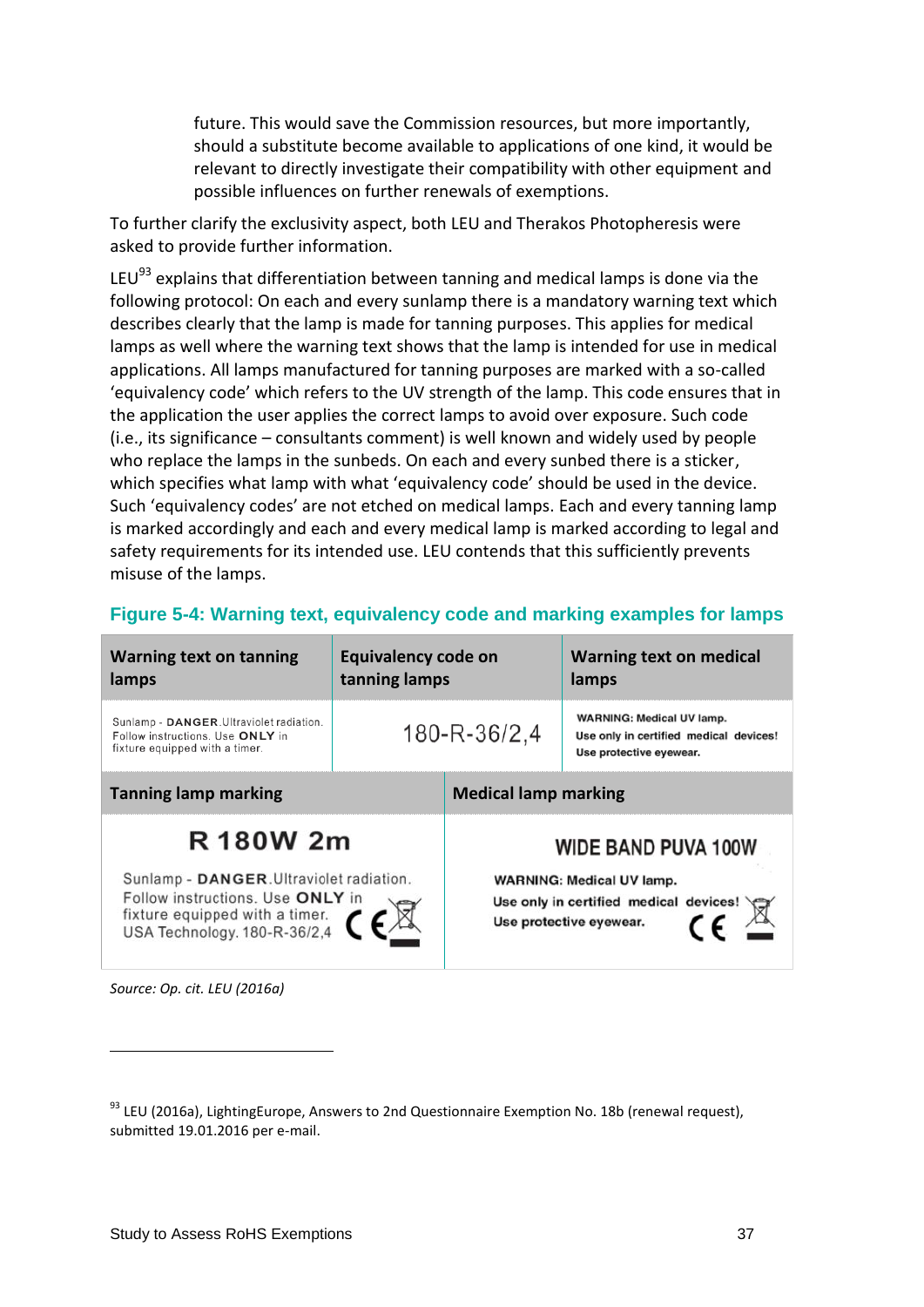Nonetheless, when asked whether some BSP lamps were sold on the open market (i.e. accessible to private consumers, LEU<sup>94</sup> answered positively, explaining that they are sold through professional distribution networks. Regarding the possibility of using medical lamps in tanning applications and vice versa, LEU explained that as some medical lamps and tanning lamps are made to lighting industry standard dimensions and electrical characteristics (e.g. length, diameter, wattage, end fitting) it is mechanically possible that a lamp intended for medical use or tanning use or general lighting use can fit in the same luminaire or equipment. However, these lamps are absolutely not intended to be interchangeable for medical or tanning or general lighting applications and any such misuse could cause harm to the user. All tanning lamps are marked for sun tanning purposes and all medical lamps are marked for medical use in accordance with safety regulations and as demonstrated in our previous responses".

Mallinckrodt Pharmaceuticals (formerly Therakos, Inc.) provided the following response: Lamps used for the Therakos Extracorpereal Photopheresis may fit into other fixtures that would have the same lamp configuration in terms of lamp length, bi-pin configuration. However, depending on the power supply furnished and how the circuit is configured, they may not be able to be lit. A total of 18 lamps are used in the Therakos Extracorpereal Photopheresis finished UV device. In the device, the lamps are configured to custom ballasts to deliver the required output. <sup>95</sup>

Mallinckrodt<sup>96</sup> further explained that the UV bulbs made specifically for Therakos (per Therakos specifications) are permanently soldered together into an assembly (light box assembly) for specific use in Therakos instruments. These bulbs are not available individually (only available in the unique assembly) and are stamped with Therakos' "UVAR" registered trademark. UVAR® lamps are not available to anyone but Therakos and are never sold individually (see [Figure 5-5](#page-19-0) below). However, if an individual UVAR® bulb were to get illegally into the market, it is perceivable that the lamp could be placed into a piece of equipment (with the correct power requirements) to produce UV light or be used in other Photopheresis equipment. In order for Photopheresis to be effective, human white cells must be exposed to a specific amount of UV energy. Too much energy and too little energy applied to the cells will result in ineffective therapy. Therakos developed a proprietary algorithm to control this energy effectively.

<sup>&</sup>lt;sup>94</sup> LEU (2016b), LightingEurope, Answers to 3rd Questionnaire Exemption No. 18b (renewal request), submitted 27.01.2016 per e-mail.

 $^{95}$  Mallinckrodt (2015), Mallinckrodt Pharmaceuticals, Answer to 1<sup>st</sup> Questionnaire Regarding Exclusivity of Therakos Extracorpereal Photopheresis Lamps, submitted 14.12.2015 per e-mail

<sup>&</sup>lt;sup>96</sup> Mallinckrodt (2016), Mallinckrodt Pharmaceuticals, Answer to 2nd Questionnaire Regarding Exclusivity of Therakos Extracorpereal Photopheresis Lamps, submitted 25.01.2016 per e-mail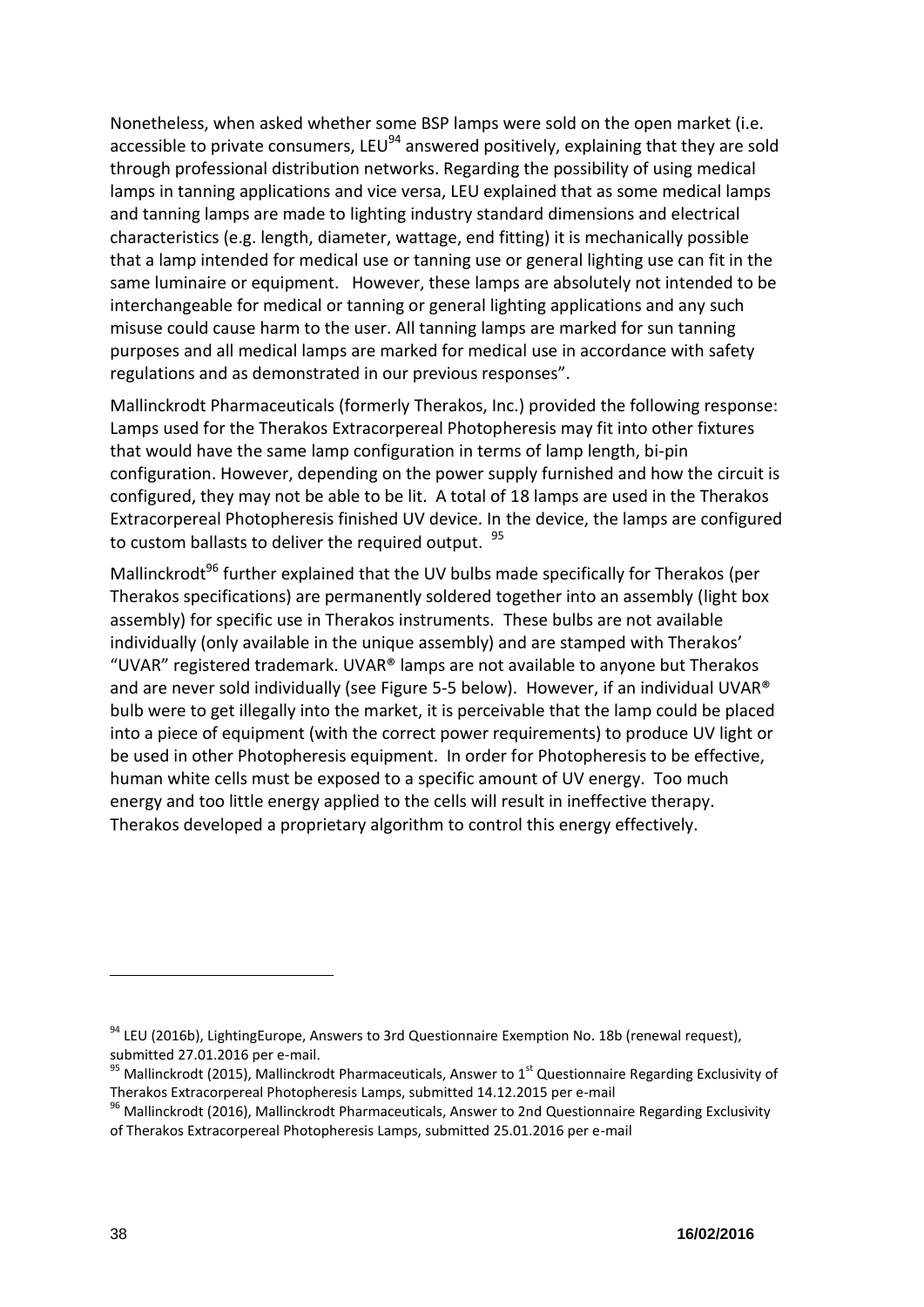<span id="page-19-0"></span>**Figure 5-5: UVAR® lamp assembly for Therakos device**



*Source: Ob. Cit. Mallinckrodt (2016)*

According to the above information, though the consultants can follow that BSP lamps of different types are manufactured for use in specific equipment, it cannot be concluded that tanning lamps and medical lamps would not be interchangeable. The Therakos lamp assembly is an exception to this rule as it is understood to be sold as part of a fixed assembly. Though one could take the assembly apart in theory, it can be followed that it would be unlikely to come across such an assembly on the open market. In contrast, it is understood that lamps for other medical applications and lamps for tanning applications are sold as individual lamps. Though they are sold through professional distribution networks, LEU confirm that private consumers could have access to some lamps as is also apparent from searching the internet in this respect<sup>97</sup>. This can also be followed as it is understood that equipment both for tanning and for medical phototherapy can be purchased by private consumers.

As the technology is the same, it is assumed that once substitutes are found, that their applicability would be relevant for all types of equipment. In this respect the consultants conclude that merging the current request with Ex. 18b would be beneficial in terms of preventing multiple exemptions for very similar applications. Though extracorporeal medical applications could be merged with this exemption for the sake of simplicity and

<sup>97</sup> See for example:<http://www.uvee.be/puva-uvb-lamps>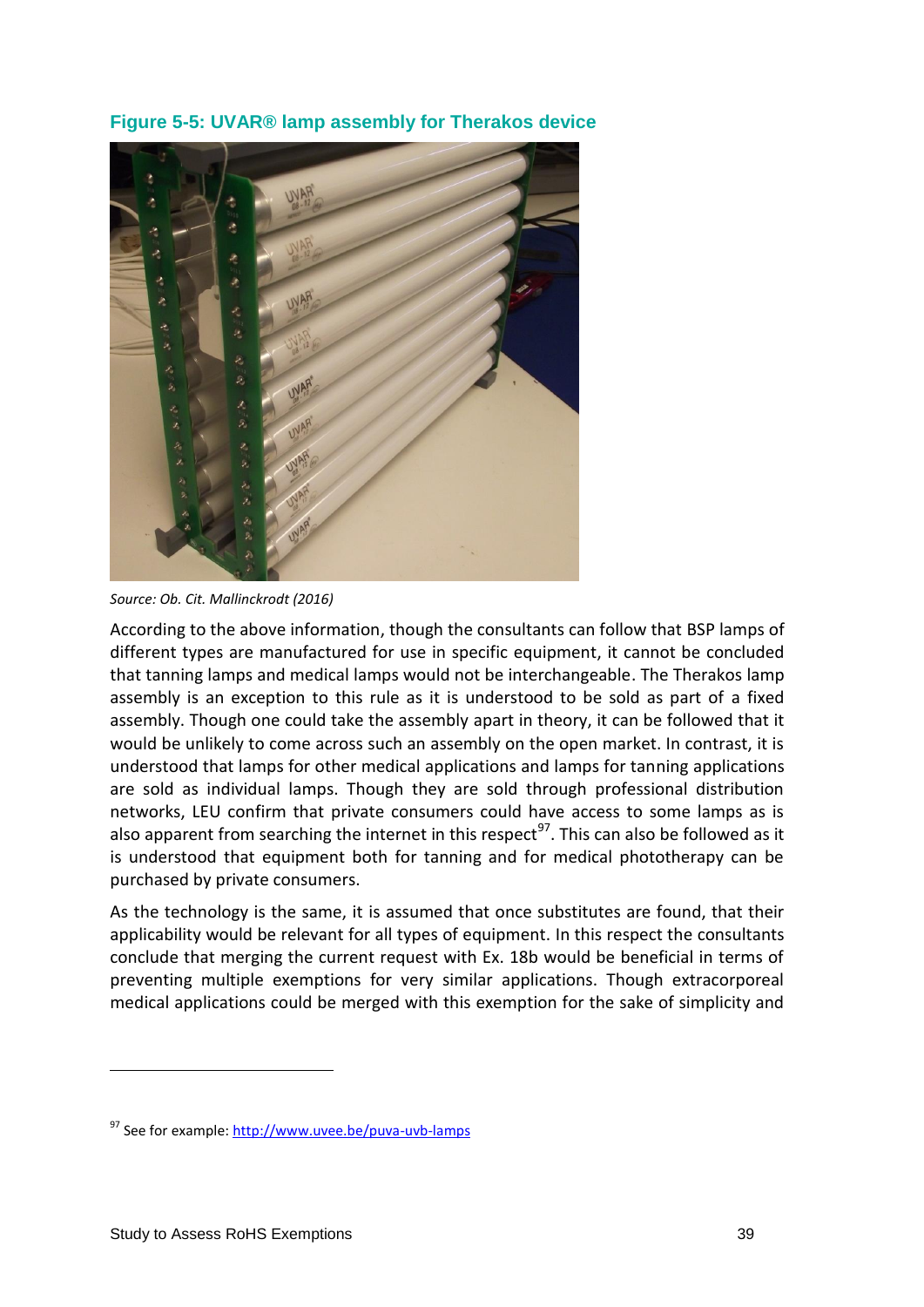to ensure mutual evaluations in the future, this aspect could also be taken into consideration during the next evaluation.

Even should the exemption not be merged with Ex. 18b, it would be recommended to align the expiration dates of all BSP exemptions with the duration of Ex. 34 of Annex IV, to ensure that the next review coincides; this despite the possibility of granting exemptions for medical devices for a period of up to 7 years.

## **5.5.7 Exemption Wording Formulation**

LEU requests either a new exemption or an amendment of Ex. 34 to incorporate phototherapy lamps into the scope of Ex. 34. It should also be considered whether to merge the requested exemption with Ex. 18b, should it be decided to renew this exemption (evaluation is still ongoing). Both the medical applications are understood to require the use of BSP lamps for treatment of various skin conditions. The main difference is understood to be that in phototherapy the patient is treated with light, whereas in the equipment of Therakos, the medical procedure is external to the body – blood is extracted, treated with light and reinjected (see original application and evaluation report referenced in footnote [62\)](#page-4-0).

Despite the possibility of a mutual exemption for medical applications, the consultants are concerned that some lamps could be interchangeable between phototherapy equipment and tanning equipment. In contrast, it is understood that extracorporeal photopheresis equipment uses a lamp assembly unique to this equipment. On this basis the consultants would suggest not to amend Ex. 34, but to add an entry to Ex. 18b or to reformulate the exemption to address both application types, this being under the assumption that Ex. 18b is to be renewed. As in the future, when substitutes are found, the implementation time between categories could differ, medical and tanning applications could still be separated through different items; however exemption durations should be adapted to ensure mutual evaluations. Furthermore, the aspect of articles that can be used exclusively in one area of application (e.g., medical and tanning) should be reviewed in more detail in future evaluations.

## **5.5.8 Conclusions**

Article 5(1)(a) provides that an exemption can be justified if at least one of the following criteria is fulfilled:

- their **elimination or substitution** via design changes or materials and components which do not require any of the materials or substances listed in Annex II is scientifically or technically impracticable;
- **the reliability** of substitutes is not ensured;
- the total negative **environmental, health and consumer safety impacts** caused by substitution are likely to outweigh the total environmental, health and consumer safety benefits thereof.

In the consultants' opinion, in the case of BSP lamps it can be followed that there are currently no alternatives that would allow either a substance substitution in the existing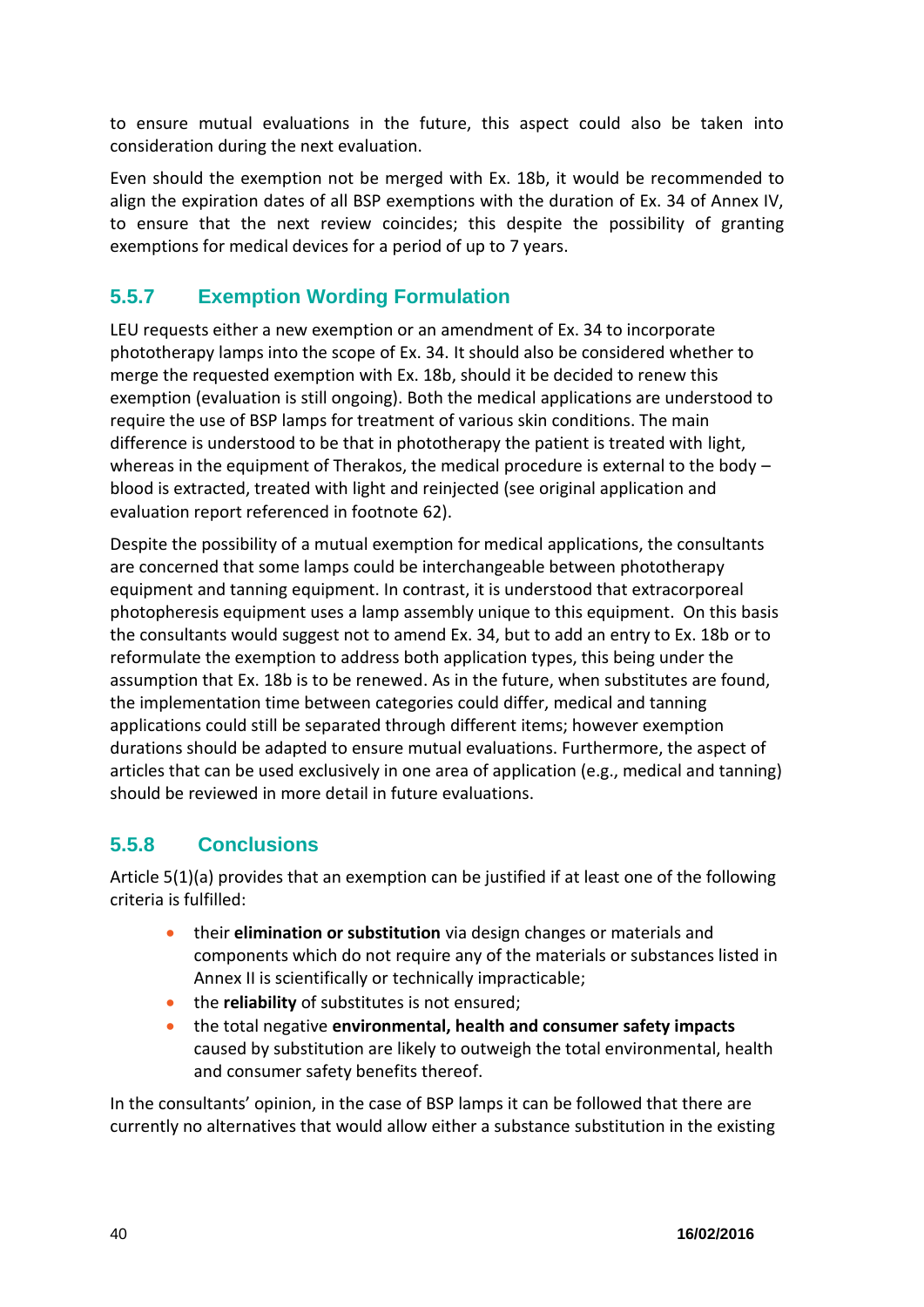technology or an elimination of the need for lead through the implementation of new technologies. In this sense, elimination and substitution are considered to be impractical at present.

Furthermore, though it can be understood that none of the named candidate alternatives have matured to the point of being subjected to clinical trials and testing, for some of these candidates negative health risks have been identified due to spectral output differences. Though in theory YPO alternatives could be used in lamps, the first research suggests that their spectrum would raise the risk for Erythema and nonmelanoma skin cancer. In this sense such substitutes are understood to also have higher negative impacts on health in comparison with BSP lamps. Though the conclusion that the first criterion is fulfilled would suffice to justify an exemption, this aspect (if true) further strengthens the justification.

As there is currently no information to suggest that alternatives should become market ready in the next few years, setting a short duration for an exemption does not seem practical. As Ex. 34 currently has an expiration date in mid-2021, and as a positive evaluation of Ex. 18b could result in the same expiration date, the consultants would recommend that should an exemption be approved for phototherapy applications, that its validity be aligned with this date, regardless of if the exemption is a new one or if it is merged with one of the existing ones.

## **5.6 Recommendation**

It is recommended to grant the requested exemption. In the consultants view an amendment of Ex. 34 should be avoided and it would be recommended to add the following exemption to ex. 18b in Annex III, assuming that this exemption shall be renewed, with the following formulation:

| <b>Exemption 18b</b>                                                                                                                                        | Duration*                |
|-------------------------------------------------------------------------------------------------------------------------------------------------------------|--------------------------|
| Lead as activator in the fluorescent powder (1% lead by weight<br>or less) of discharge lamps containing phosphors such as BSP<br>(BaSi2O5 :Pb), when used: | For Cat. 5: 21 July 2021 |
| in tanning equipment; or<br>I.<br>in category 8 medical phototherapy equipment $-$<br>Ш.<br>excluding applications falling under point 34 of<br>Annex IV    |                          |

The consultants' do not see a need to grant the exemption to Cat. 9 equipment, or to applications in the scope of Cat. 8 equipment not specifically addressed in the formulation above and in Ex. 34 of annex IV, as in the evaluation of the current request and the Therakos request, information has not become available to suggest that BSP lamps are used in Cat. 9 equipment or in other Cat. 8 equipment.

Nonetheless, as for exemptions listed in Annex III, for which an expiration date is not specified, it is understood that from a legal point of view, they shall be valid for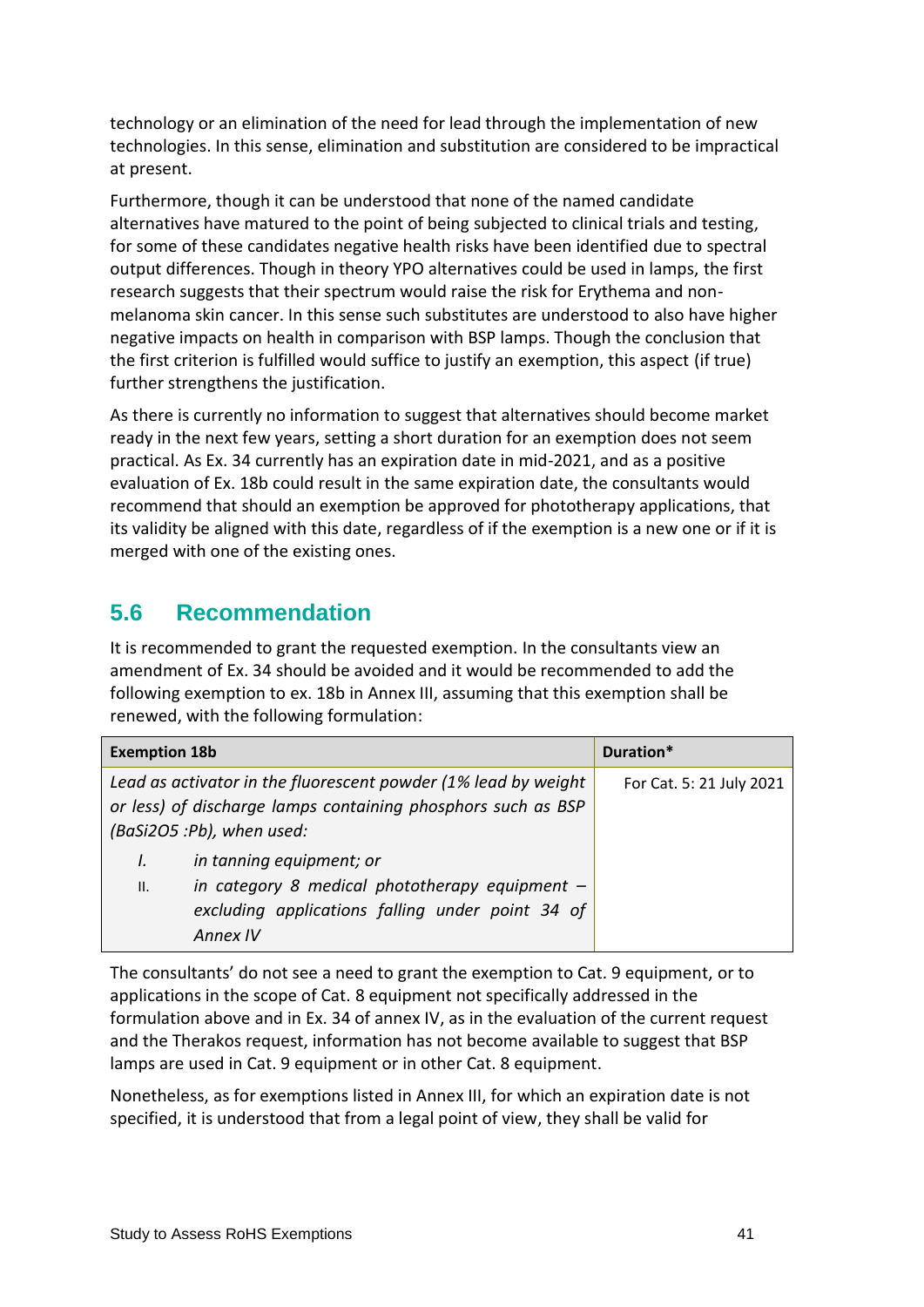applications of Cat. 8 and Cat. 9 for up to 7 years. This validity period is understood to start from the dates specified in Article 4(3), for when these categories come into the scope of the Directive. Thus if from a formal-legal point of view the original formulation of the exemption needs to remain valid for these categories for the specified duration, the following formulation would be recommended:

| <b>Exemption 18b</b> |                                                                                                                                                                                                                                                                                                                                    | Duration*                                                                                                                    |
|----------------------|------------------------------------------------------------------------------------------------------------------------------------------------------------------------------------------------------------------------------------------------------------------------------------------------------------------------------------|------------------------------------------------------------------------------------------------------------------------------|
| (1)                  | Lead as activator in the fluorescent powder (1% lead by<br>weight or less) of discharge lamps containing<br>phosphors such as BSP (BaSi2O5 :Pb), when used:<br>in tanning equipment; or<br>$\mathcal{L}$<br>$\mu$ . in category 8 medical phototherapy equipment -<br>excluding applications falling under point 34 of<br>Annex IV | For Cat. 5: 21 July 2021                                                                                                     |
| (2)                  | Lead as activator in the fluorescent powder (1% lead by<br>weight or less) of discharge lamps when used as sun<br>tanning lamps containing phosphors such as BSP<br>(BaSi <sub>2</sub> O <sub>5</sub> : Pb)                                                                                                                        | For Cat. 8 and 9: 21 July<br>2021;<br>For Sub-Cat. 8 in-vitro:<br>21 July 2023;<br>For Sub-Cat 9 industrial:<br>21 July 2024 |

Should Ex. 18b not be renewed the following exemption could be granted and added to annex III of the Directive.

| <b>Exemption formulation</b>                                                                                                                                                                                                                                                      | Duration*                |
|-----------------------------------------------------------------------------------------------------------------------------------------------------------------------------------------------------------------------------------------------------------------------------------|--------------------------|
| Lead as activator in the fluorescent powder (1% lead by weight<br>or less) of discharge lamps containing phosphors such as BSP<br>(BaSi2O5 :Pb), when used in Annex I category 8 medical<br>phototherapy equipment - excluding applications falling under<br>point 34 of Annex IV | For Cat. 5: 21 July 2021 |

The consultants recommend the next review to be performed along with the review of all other exemptions for BSP applications (Annex III Ex. 18b (I-II) and Annex IV Ex. 34), assuming applicants request the renewal of these exemptions.